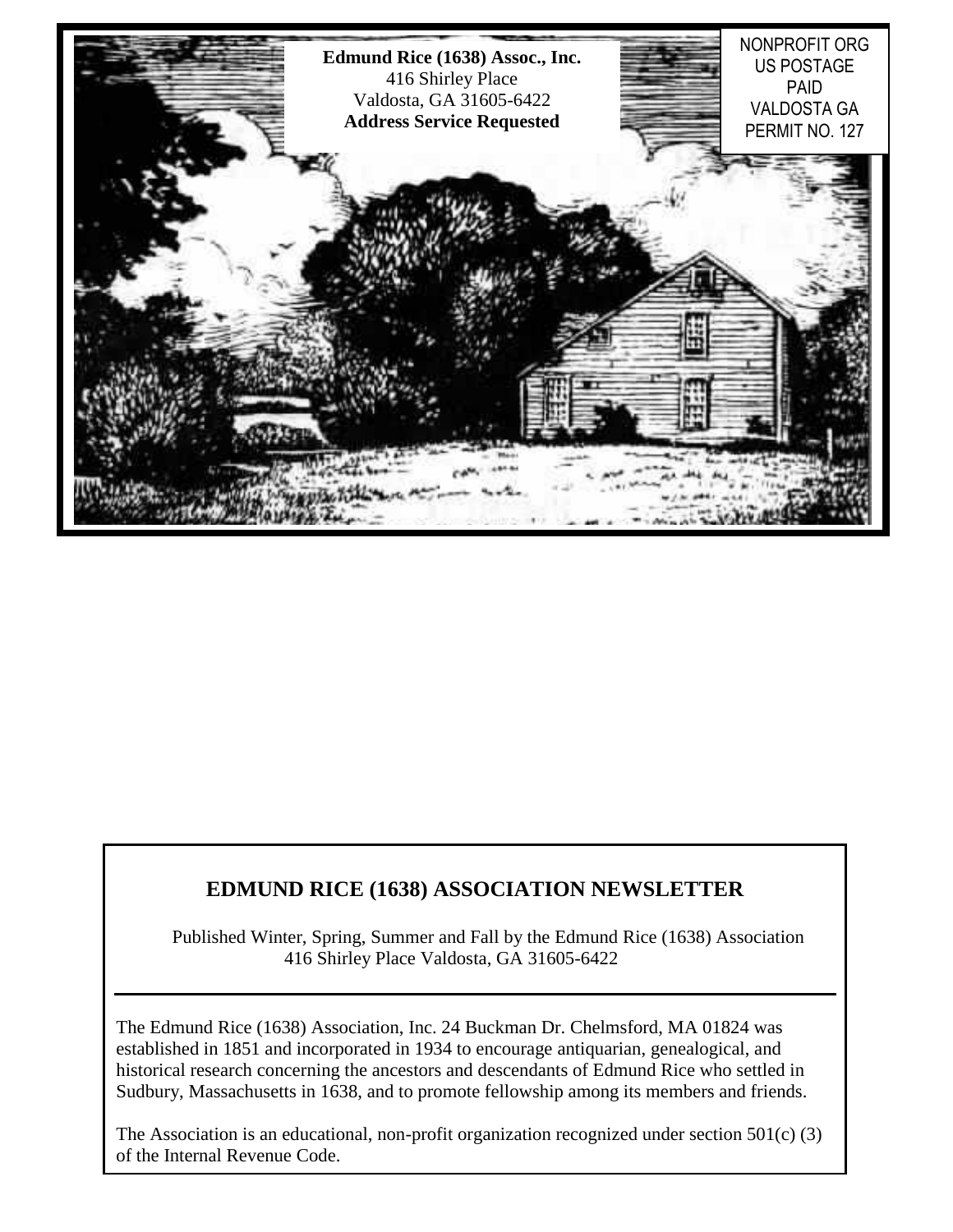# *Edmund Rice (1638) Association Newsletter*



416 Shirley Place, Valdosta, GA 31605-6422 Vol. 876, No.1 Winter 2013

\_\_\_\_\_\_\_\_\_\_\_\_\_\_\_\_\_\_\_\_\_\_\_\_\_\_\_\_\_\_\_\_\_\_\_\_\_\_\_\_\_\_\_\_\_\_\_\_\_\_\_\_\_\_\_\_\_\_\_\_\_\_\_\_\_\_\_\_\_\_\_\_\_\_\_\_\_\_\_\_\_\_\_\_\_

The Edmund Rice Association publishes the newsletter four times a year: 1) winter, 2) spring, 3) summer and 4) fall. The summer newsletter is devoted to the annual September reunion and includes a description of the program and registration information. The other three newsletters include information of more general interest to our members. We invite all cousins to submit their

genealogical information, newsletter corrections, items of interest, family articles and pictures, obituaries and queries. Send them to our newsletter editor: Susan Berger a[t editor@edmund-rice.org](mailto:editor@edmund-rice.org)

 $\_$  , and the set of the set of the set of the set of the set of the set of the set of the set of the set of the set of the set of the set of the set of the set of the set of the set of the set of the set of the set of th

## **President's Column**

### Greetings, cousins!

Now that winter has set in for real in New England, and the snow is blanketing the cemeteries, it's time to do wintry things, such as (A) indoor genealogy and (B) talking about the weather. As we get older, we accumulate a stock of weather experience, and, even though the weather is always "surprising" in one way or another, it comes more and more to remind us of other events we've seen. The recent storm (christened "Nemo" by the forecasters) is a case in point, calling up comparisons with the Blizzard of '78, almost exactly 35 years earlier. Both storms went on and on and left highway departments reeling and wondering what to do with all the white stuff. One of the biggest differences, in fact, is in the forecasting -- the storm warnings were much more precise and accurate last week than they had been back in '78. Certainly, people took the warnings very seriously this time. Last Thursday evening, I received three emails and one automated phone call, letting me know well in advance that the offices would be closed on Friday due to inclement weather, even though the storm wasn't due to get serious until Friday afternoon, and the brunt of it wasn't expected until night.

| <b>Inside This Issue</b> |      |
|--------------------------|------|
|                          |      |
| Editor's Column          | p. 2 |
| Officers/Directors       | p. 3 |
| In Memory                | p. 4 |
| <b>New Members</b>       | p. 4 |
| In Celebration           | р. 4 |
| ERA Database             | p. 5 |
| Queries                  | p. 5 |
| Books for Sale           | p. 8 |
| Membership Form          | p. 9 |
| Thomas King              | p.10 |

For me, personally, the biggest difference between now and '78 has to do with shoveling. Back then, I was a city apartment dweller and had no responsibility for snow removal. I could pop down to the convenience store at the end of the block for milk and eggs and be glad I didn't have a car that needed to be dug out of the snow bank piled up along the roadside by the plows. At first, it was necessary to struggle out to the plowed street to make decent progress in any direction, but eventually paths were cleared on the sidewalks.

Now, of course, things are quite different. I live in the country. The snow that falls on my property is my responsibility. There aren't any sidewalks, but I have a long, steep driveway. I have a contractor who plows the driveway whenever there's more than four inches of snow, but he doesn't do edges. Nowadays, milk and eggs come from the barn, and a certain amount of shoveling is necessary to get there and back.

Oh, did I forget to talk about indoor genealogy? George King and I are in the throes of our annual database comparison and reconciliation. I will perhaps talk about that next time.

John Chandler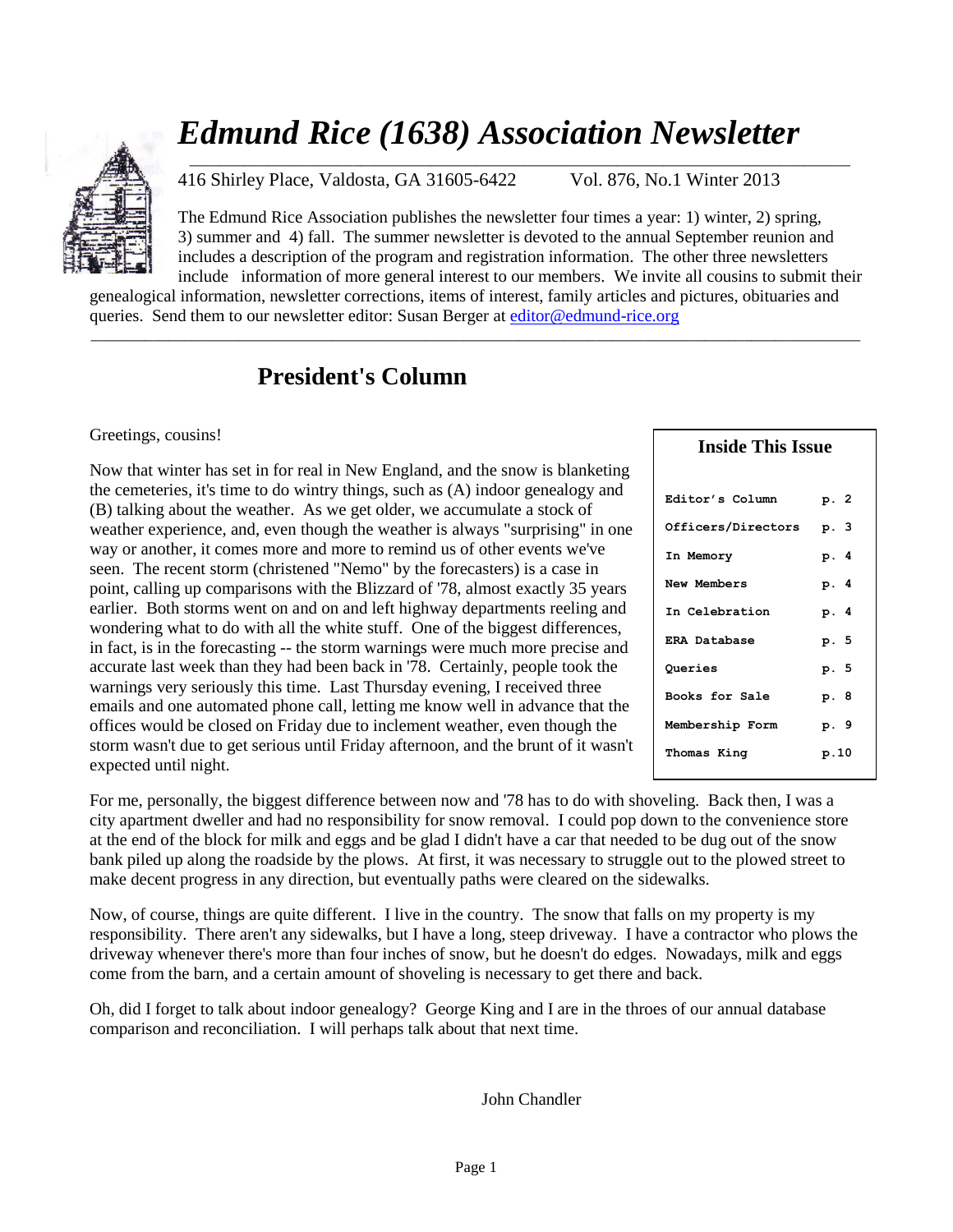## $\alpha$  **Newsletter Edmund Rice (1638) Association**

**President in Freeding, Presidentify, President in Apple School** 183, parties, the to the newsletter exhibit. **Send articles, corrections, member news, items of interest,** 

Susan R. Berger email: [editor@edmund-rice.org](mailto:editor@edmund-rice.org)

## **Membership**

The Edmund Rice (1638) Association, Inc. is governed by a Board of Directors, of at least five members, elected at the annual reunion and meeting, usually held on a weekend in September.

Descendants of Edmund Rice were holding reunions as early as 1851, but it was not until 1912 that the Association was formed and officers elected. Incorporation under Massachusetts law took place in 1934.

Membership is open to anyone who claims to be a lineal descendant of Edmund Rice. Rigorous proof is not required and many members have been able to ascertain their pedigree only after access to the books and files of other members. Spouses and children are also eligible for membership.

| Annual dues, payable September 1, are: |  |
|----------------------------------------|--|
|                                        |  |
| Renewals:                              |  |
| Under 80 years of age\$ 15.00          |  |
|                                        |  |
| Life membership\$200.00                |  |
| (single payment)                       |  |
|                                        |  |

**Checks To**: EDMUND RICE (1638) ASSN., INC.

### **Membership Mailing Address:**

Edmund Rice (1638) Association, Inc. Susan R. Berger 416 Shirley Place Valdosta, GA 31605-6422

### **Membership Email Address:**

*[srberger@bellsouth.net](mailto:srberger@bellsouth.net)*

#### **Address Corrections**:

The Post Office now forwards mail for 12 months if a member has submitted a forwarding address to the post office. The post office also returns the forwarding address to the association for a .65 fee. If a member has no forwarding address or 12 months forwarding has expired the post office returns the mail. Return postage and re-mailing postage costs the Association nearly \$1.50 per copy so please try to keep your address updated.

### **EDITOR'S COLUMN**

If there is any member that remembers the ERA Presidents names or has a reunion program for the following years 1923-1924, 1929-1931 and 1942-1945 please contact me.

Edmund Rice (1638) Association Presidents

| 1912-1920    | <b>Eustace Bond</b>      |
|--------------|--------------------------|
| 1921-1922    | H. Eugene Rice           |
| 1923-1924    |                          |
| 1925-1928    | Harry C. Rice            |
| 1929-1931    |                          |
| 1932-1934    | Russell J. Rice          |
| 1935-1936    | Daniel H. Rice           |
| 1937-1939    | <b>Elsie Hawes Smith</b> |
| 1940-1941    | Sturgis C. Rice          |
| 1942-1945    |                          |
| 1946-1947    | Everett E. Rice          |
| 1948-1949    | Ralph E. Rice            |
| 1950-1951    | Ralston F. Rice          |
| 1952-1953    | John A. Bigelow          |
| 1954         | Sturgis C. Rice          |
| 1955         | Charles W. Rice          |
| 1956-1957    | Edgar W. Rice            |
| 1958-1959    | Stanley I. Rice          |
| 1959-1960    | Donald H. Whittemore     |
| 1960-1963    | Frederick R. Rice        |
| 1964-1965    | William H. Hoefler       |
| 1966-1967    | Ray Lawther Ellis        |
| 1968         | Edgar W. Rice            |
| 1969         | Erwin R. McLaughlin      |
| 1970-1973    | Col. Allen F. Rice       |
| 1974         | Margaret E. Allen        |
| 1975         | Charles W. Rice          |
| 1976         | Seaver M. Rice           |
| 1977-1978    | Henry E. Rice, Jr.       |
| 1979-1980    | C. Whiting Rice          |
| 1981-1982    | William H. Drury         |
| 1983         | Patricia P. MacFarland   |
| 1984-1985    | Janice R. Parmenter      |
| 1986-1987    | Margaret S. Rice         |
| 1988-1989    | Alex W. Snow             |
| 1990-1993    | John S. Bates            |
| 1994         | Alex W. Snow             |
| 1995-1997    | Frederick H. Rice        |
| 1998-2006    | Dr. Robert V. Rice       |
| 2007-present | Dr. John F. Chandler     |

Susan Berger

## **Website Edmund Rice (1638) Association** *info@edmund-rice.org*

**www.edmund-rice.org**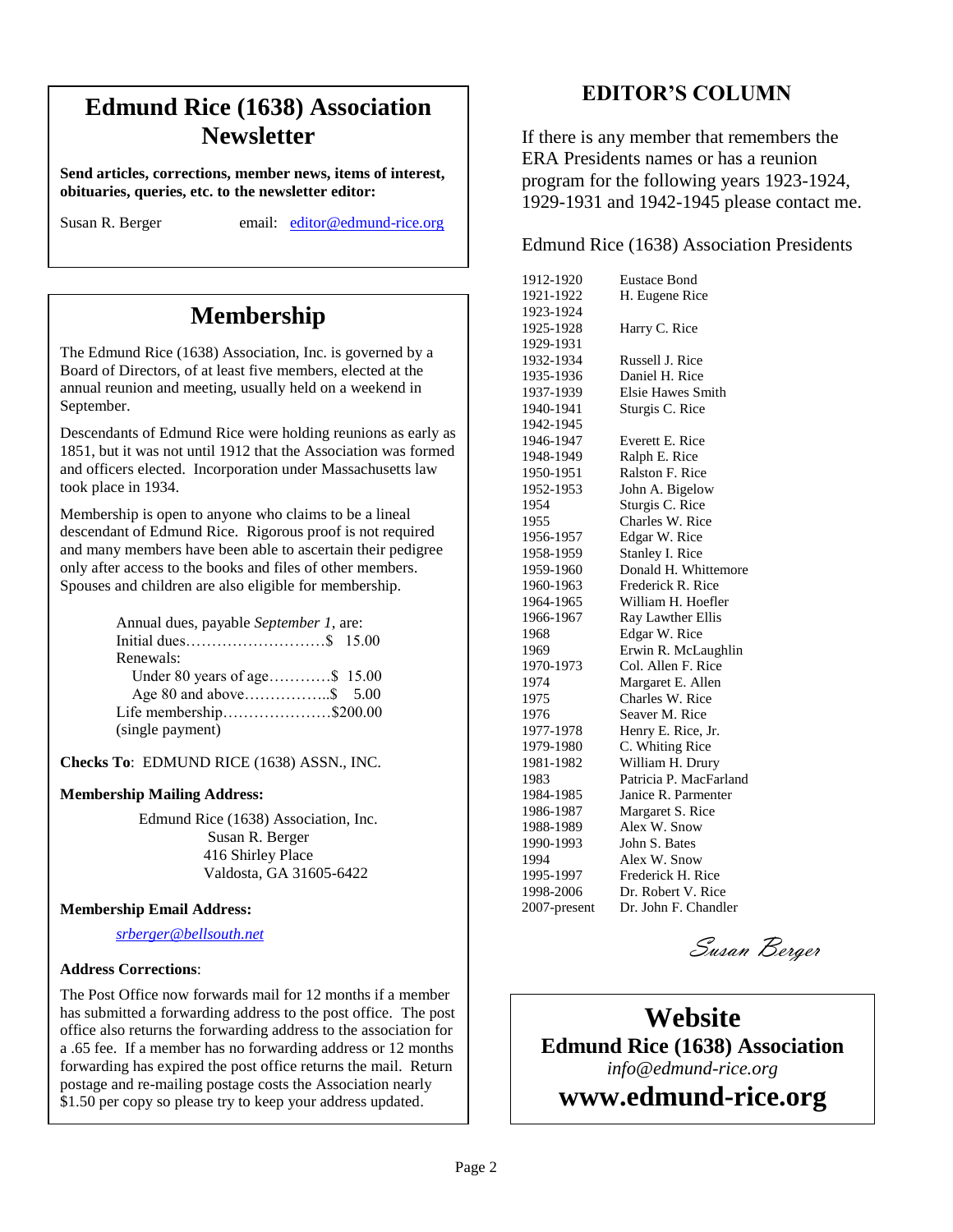## **2012 -2013 Officers**

**President, John F. Chandler** 183 Prospect Hill Rd., Harvard, MA 01451 *[John.chandler@alum.mit.edu](mailto:John.chandler@alum.mit.edu)*

**Vice President, George L. Rice** 940 Old Post Rd., Cotuit, MA 02635 *(508) 428-3243 [Grice99@hotmail.com](mailto:Grice99@hotmail.com)*

**Treasurer and Book Custodian Michael A. Rice** 201 Old Post Road, Wakefield, RI 02879 [rice@uri.edu](mailto:rice@uri.edu)

### **Historian, George W. King**

264 Nottingham Road Williamsburg, VA 23185-5012 *[Gking5@cox.net](mailto:Gking5@cox.net)*

**Recording Secretary**, Vacant

**Membership, Susan R. Berger** 416 Shirley Pl., Valdosta, GA 31605 (229) 249-8828 [srberger@bellsouth.net](mailto:srberger@bellsouth.net)

**DNA Project, Robert V. Rice** 12A Woodview Drive, Falmouth, MA 02540 (508) 548-4960 *[rvrbarre@verizon.net](mailto:rvrbarre@verizon.net)*

### **2012 - 2013 Directors**

**Newsletter Editor, Susan R. Berger** 416 Shirley Place, Valdosta, GA 31605 [editor@edmund-rice.org](mailto:editor@edmund-rice.org)

**Kathleen H. Bond,** [bond\\_k@mitchell.edu](mailto:bond_k@mitchell.edu)

**William H. Drury,** [wdrury@alum.mit.edu](mailto:wdrury@alum.mit.edu)

**Dale C. Gunn,** [dcgunn@gmail.com](mailto:dcgunn@gmail.com)

**Beth McAleer,** [mcaleerb@bc.edu](mailto:mcaleerb@bc.edu)

**Brian C. Rice,** bchar.rice@hotmail.com

**Timothy L. Sanford**, [Timothy.l.sanford@sympatico.ca](mailto:Timothy.l.sanford@sympatico.ca)

**Daphne Stevens,** [daphnetstevens4@yahoo.com](mailto:daphnetstevens4@yahoo.com)

Wendolin E. Wesen, [crwesen@aol.com](mailto:crwesen@aol.com)

Ruth M. Brown*, DIRECTOR EMERITA*

### **Past Presidents**

| 1960-1963 | Frederick R. Rice      |
|-----------|------------------------|
| 1964-1965 | William H. Hoefler     |
| 1966-1967 | Ray Lawther Ellis      |
| 1968      | Edgar W. Rice          |
| 1969      | Erwin R. McLaughlin    |
| 1970-1973 | Col. Allen F. Rice     |
| 1974      | Margaret E. Allen      |
| 1975      | Charles W. Rice        |
| 1976      | Seaver M. Rice         |
| 1977-1978 | Henry E. Rice, Jr.     |
| 1979-1980 | C. Whiting Rice        |
| 1981-1982 | William H. Drury       |
| 1983      | Patricia P. MacFarland |
| 1984-1985 | Janice R. Parmenter    |
| 1986-1987 | Margaret S. Rice       |
| 1988-1989 | Alex W. Snow           |
| 1990-1993 | John S. Bates          |
| 1994      | Alex W. Snow           |
| 1995-1997 | Frederick H. Rice      |
| 1998-2006 | Dr. Robert V. Rice     |
|           |                        |

## **Memorial Gifts**

Consider donating to the Edmund Rice Association in memory of a loved one.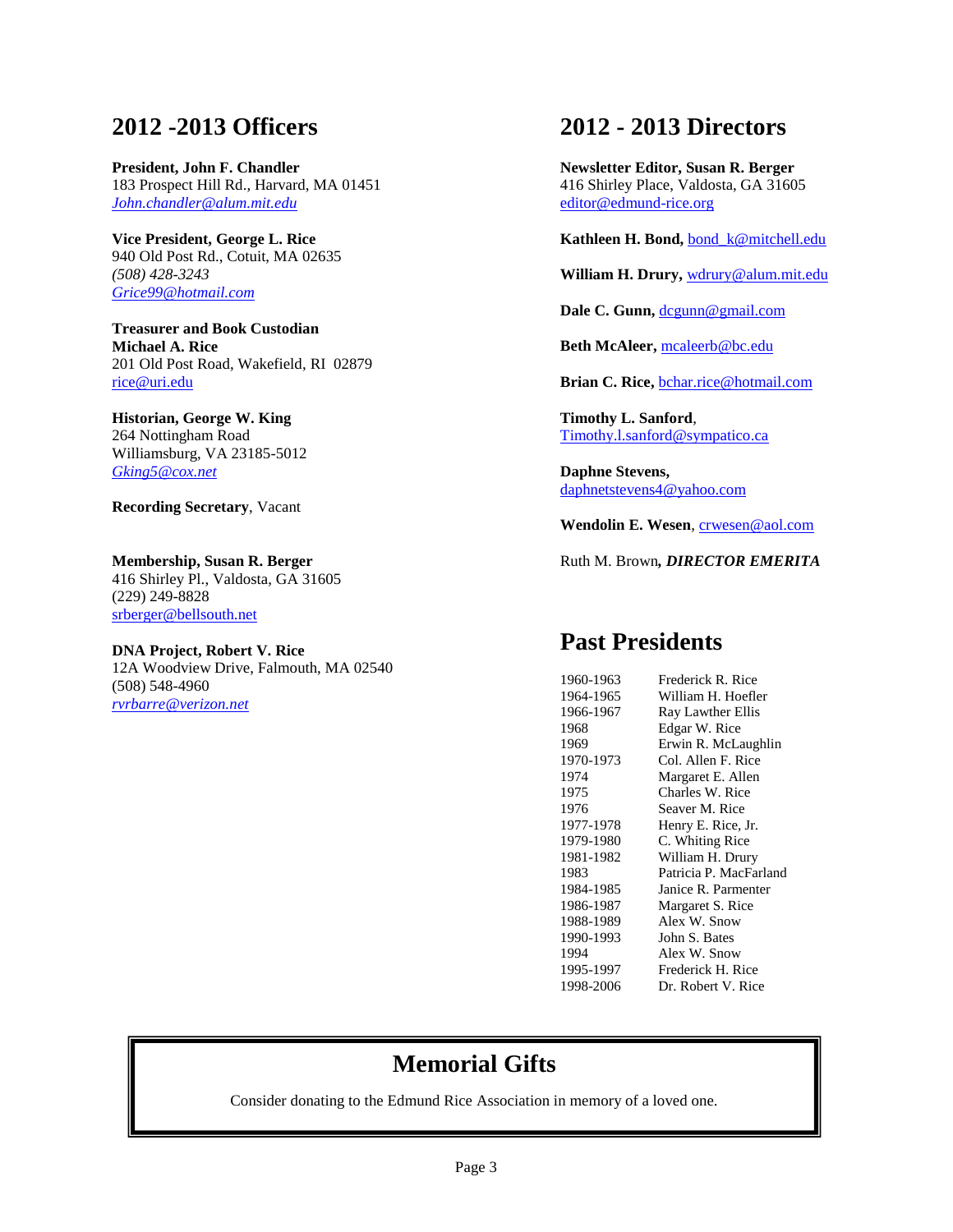## **IN MEMORY**

Jeanette Pollard passed away January 26, 2013, her niece Joyce Haycock is also an association member. Jeanette liked to add interesting local information to George's discussions on our bus trips each fall. Jeanette was longtime life member and she will be missed.

## **NEW MEMBERS**

**Thais Crane** of San Luis Obispo, CA; **Perry Youngs** of Naperville, IL; **Madge Smith** of Panama City, FL; **Dennis R Rice** of Richmond, IN; **William Bryan** of Arlington, VT; **Sandra Tenaglia** of Exeter, NH; **Karen Davis** of Star Valley, AZ; **Robert W Rice** of East Moriches, NY; **Charlotte Kensil** of Milford, MA

## **MEMBERS MAKING ADDITIONAL CONTRIBUTIONS**

Rodney C Rice Margaret Stehle David LG Smith

## **IN CELEBRATION**

Please join me in wishing the following cousins a Happy Birthday!

### "HAPPY BIRTHDAY DEAR COUSINS" - "HAPPY BIRTHDAY TO YOU" WE HOPE YOU HAVE MANY MORE

### **JANUARY**

**Michael Willer** of Creston, CA; **Christopher I Rice** of Newcastle, ME; **Dolores Rice Mandeville** of Broken Bow, NE; **Doris Austin** of Aurora, TN; **Katharine Paranya** of Oneonta, NY; **Nancy Boulter** of Berea, OH; **Becky Rice-Leanna** of Elk River, MN; **Stanley Heisler** of Ridgefield, CT; **Lynn McLaughlin** of South Hadley, MA; **Jane Rice** of Moultonboro, NH; **Susan Rice-Myers** of Sutton, MA; **Patricia Leslie** of S Windham, ME; **Laura Staublin** of Fulton, IL; **Perry Bent** of Framingham, MA; **Lois Morlock** of Hastings, MN; **William Amidon** of Laconia, NH; **Jillaine Smith** of Bethesda, MD; **Julia Holfey** of Bloomfield Hills, MI; **Richard Gariepy** of Barre, ME; **Stephen Bergstrom** of Fairfax, VA; **Robert Duggan Jr** of Stone Mountain, GA; **Robert K Rice** of Morgan Hill, CA; **Geraldine Rice Foty** of W. Brookfield, MA; **Robert M. Rice** of East Moriches, NY; **Donna Meszaros** of Phoenix, AZ; **Sandra Hyden** of Arlington, TX; **Wallace B King** of Beaverton, OR; **Herbert H Rice** of Lowell, MI; **Amy Hall** of Framingham, MA; **Robert T Rice** of Florence, MA; **Kathy Bond** of N. Stonignton, CT; **James P Rice** of Pekin, IL; **Carl Ulrich** of Edmonton, AB CANADA; **Karen Davis** of Star Valley, AZ; **Barry Rice** of Edmund, OK; **Richard E Rice** of Anaheim, CA

### **FEBRUARY**

**Timothy P Rice** of Richmond, VA; **James Fullerton** of Toronto, ON CANADA; **Helen Taylor** of Glassboro, NJ; **Lawrence Peters** of York Harbor, ME; **Peter Bundgard** of Washington, MS; **Larry Howe** of Dansville, NY; **Anne DiBuono** of Hubbardston, MA; **Pamela Harrison** of Evanston, IL; **William Sullivan** of Larchmont, NY; **Charles Thurlow IV** of Cumberland, RI; **Stephen Frazel** of Stow, MA; **Larry L Rice** of Gulf Shores, AL; **Earl Smith** of Rockville, MD; **David Rice Staublin** of Rockford, MI; **Bill Paeth** of Cedar Rapids, IA; **Joan Schacht** of Chesterfield, MO; **Janice Vanlysel** of Madison, WI; **David Alcorn** of Worcester, MA; **Rob Wood** of Glen Rock, NY; **Nancy Benkhart** of Woodstock, CT; **Karen Roop** of Concord, MA; **Craig Tally** of Joplin, MO; **George Rice Jr** of Wayland, MA; **David L.G. Smith** of Nova Scotia CANADA; **Rodney C Rice** of Waterman, IL; **Wendy Wesen** of Grosse Pointe Woods, MI; **John W Rice III** of San Diego, CA; **Mary Anne Mueth** of Howell, MI; **Josef Moorehead** of Gold River, CA; **William Bryan** of Arlington, VT; **Andrea Wetzstein** of Laughlin, NV; **Mary Ann Carney** of Wilbraham, MA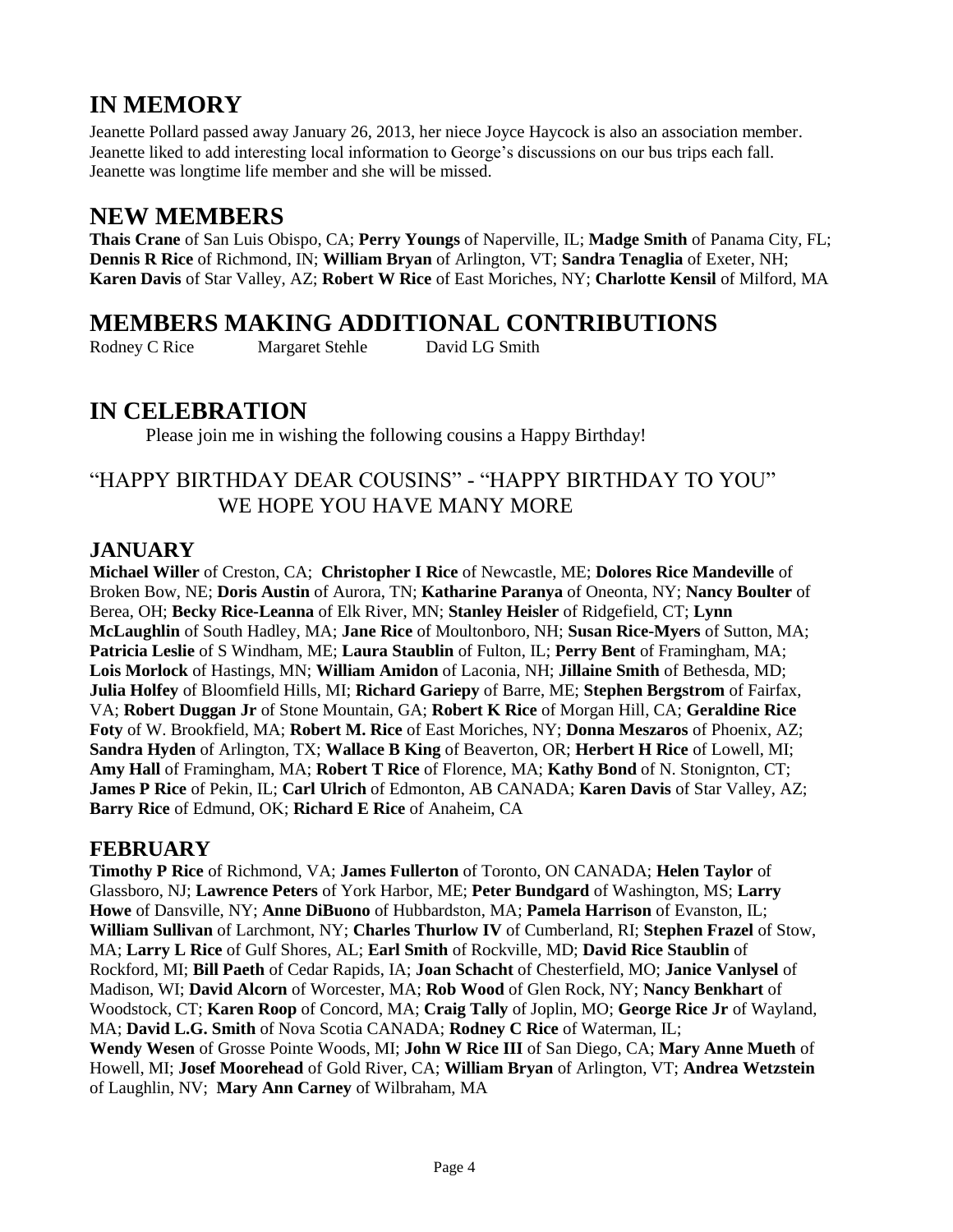### **MARCH**

**Christine Rios** of Murrieta, CA; **Colin Fairn** of Don Mills, ON CANADA; **Barbara Rice** of Florissant, MO; **Michael A Rice** of Wakefield, RI; **Stephen Seiple** of Hilliard, OH; **Pamela Speciale** of Charlestown, MA; **Alison Goeller** of APO, AE; **Richard B Rice** of Rockville Centre, NY; **Philip E Rice** of Saranac, NY; **Eugene Rice** of Oviedo, FL; **Diana Hageboeck** of Wayzata, MN; **Shirley C Rice** of Lake Forest, IL; **David E Rice** of South Burlington, VT; **Patricia LaRock** of Vancouver, WA; **Beatrice Hites** of Douglasville, GA; **Charlotte Reed** of Rockport, MA; **Thomas P Walker** of Kenai, AK; **Clifford 'Skip' Rice Jr** of Bethel, AK; **Col. George King** of Williamsburg, VA; **William S Rice** of Ormond Beach, FL; **Robert Howe** of Springfield, MA; **Dudley Titus** of St Louis, MO; **Patricia Blackmer** of Delavan, WI; **Stephen J Rice** of Seattle, WA; **Peggy Brown** of Maynard, MA; **Douglas J Rice** of Rochester, NY; **William J Rice Sr**. of Johnston City, IL; **Alvin Rice** of Flint, TX; **Patricia Stithem** of Clinton, AR; **Robert B Rice** of Mechanicsville, MD; **Martha McLaughlin** of Hockessin, DE; **Hope Pobst** of Barre, ME; **Debra Brownhill** of Honolulu, HI; **Lorraine Jacobs** of East Hartford, CT

## **ERA Database**

Our computer database has been and will continue to be essential for DNA studies for Edmund Rice descendants and the descendants of other early Sudbury families. We need your continuing support. If you have not submitted your family line to us, why wait any longer? Have Questions? Contact our Historian at: *[gking5 @ cox.net](mailto:gking5@cox.net)*

## **Nine-Generation Rice Database Available on CD**

Your Board of Directors (BoD) agreed that we would offer the nine-generation report and database to our members (only). The BoD approved a charge of \$10 plus \$5 shipping and handling postpaid for a CD-ROM containing both documents. Please order from the Treasurer by sending a request for the CD-ROM, your name and mailing address and a check or money order for \$15 to:

> Michael Rice 201 Old Post Rd Wakefield, RI 02879-3908

The BoD placed three caveats on the distribution of these documents:

- 1) The information is copyrighted by the Edmund Rice (1638) Association and is restricted to the personal use of association members.
- 2) The CDs will be available only to Association members who agree to its terms of use.
- 3) The Association master database is an ongoing effort through September 2012. If you find any documentable errors, please let us know!

## **QUERIES**

**1)** Some of the Edmund Rice descendants were in Maury Co., TN at the same time as my David Rice lived there. The earliest David is found in Maury Co. is in the 1808 tax lists. The last known time he was there is 1827 when he bought land. Ebenezer Rice is also there at the same time and both have property in the same area. David and Ebenezer are in the same age group. I know of two children of David. Nicholas Rice was born in VA in 1787 and Mary (Polly) Rice born in 1800 VA. Polly married Johnston Winstead and this is my line. Have you any idea how I can find David's parents. Would appreciate any help.

Sandy Stith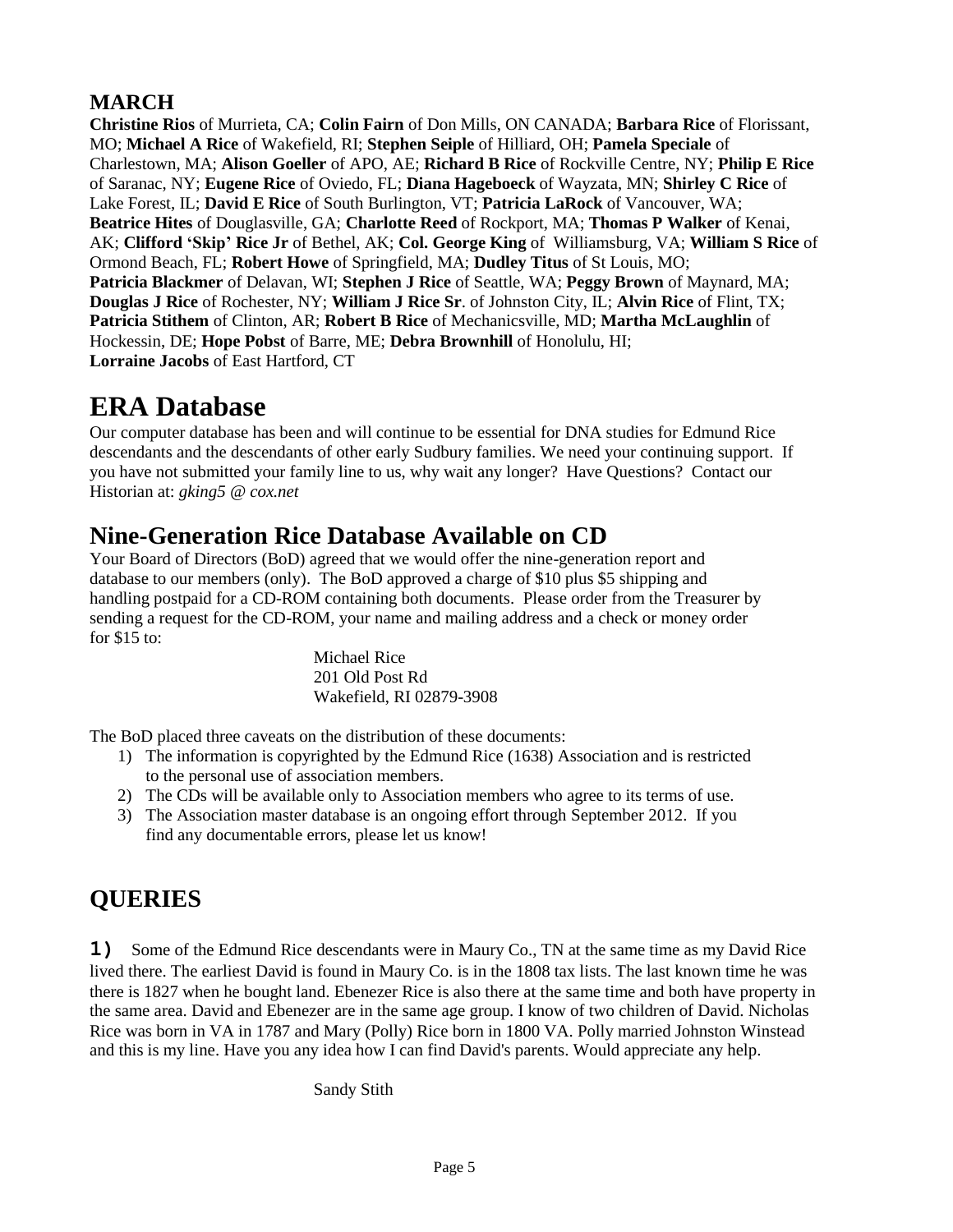**2)** I am hoping you can give me some information. While not a descendent of Edmund Rice (that I know of), I do fit into "Group 5" on your web site in that James Rice, of 120 year-old fame, is one of my ancestors via his daughter, Hannah Rice Lambert Withrow (who lived to be 102). Is there a member of that group who could answer specific questions about what the DNA testing says about that line? I am particularly interested in pinning down the names of James' children.

### Calley Jarrell Savage

**3)** I was just doing my relationship check to Edmund Rice and found that he is my 6th great grandfather which is probably one of the closest relationships of any living person. This is due to the fact that my Fay ancestors had very long generations. Ex. Beriah was 48 when he married my grandmother, Harriet Lucinda Ballard at the tender age of 26. In fact, the old letters reveal that her brothers, particularly Daniel, Jr., were very upset that she was marrying this "older man". They had been married 14 years before my mother was born in 1882 and she was 43 years old when I was born. I am descended from Edmund by numerous lines, but this one is the closest.

Edmund to Henry to Mercy & Elnathan Allen to Anna Allen & Amos Pratt to Mary Pratt & Solomon Fay (father of 24 children by 2 wives) to Jonas Fay & Anna Raymond Ward to Beriah Ward Fay & Harriet Lucinda Ballard to Beatrice Annie Fay & Nathan Justus Hunting to Ward Martin Hunting and Fay Emma Hunting. My brother, Ward, passed away in 2004. Can anyone top me?

### Fay Bennett

If you mean, is there anyone in the ninth generation who is younger, then the answer is a definite yes. We have at least three members of the ninth generation in the ERA database born in the 1940's. One of them was a member in good standing of the Association a couple years ago and even attended a reunion, though the membership has since lapsed. In contrast, the earliest member of Generation 9 that I found in the database was Dr. Ebenezer Ames (1788-1861).

### John Chandler, President

### **4)** Russell Carter wrote:

> I have recently digitized an early genealogy which has as its author Charles Elmer Rice. There is no date but references in the paper point to 1910.

Sad to say, that book is a notorious hoax. It is not even entirely reliable for the stuff in New England, although much of the latter is ok.

> great aunt, Estelle Rice, Lauderdale County, TN, piggy-backed her personal interviews with her grandmother, Louisa Linnirieux Rice, wife of Shadrach Rice. That portion is dated 1927.

It would have been better to start from scratch.

> I had to suspend my disbelief on that one but most of the others listed are identified to specific battles, particular Orders and other historical fact that can be determined.

The issue in all genealogy is that any break in the chain invalidates everything beyond the break. Charles E. Rice's account of the Edmund Rice's parentage is pure fiction. End of story.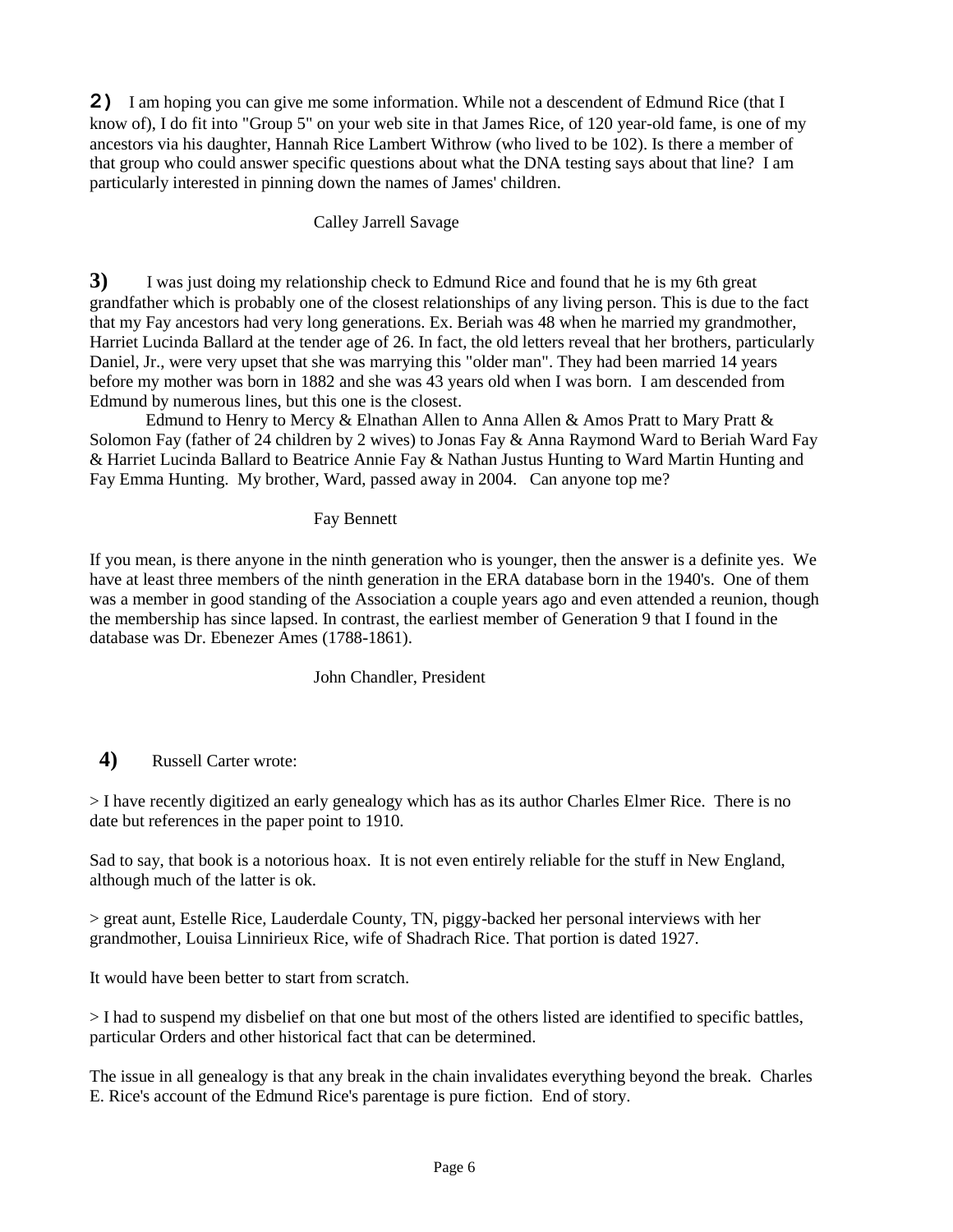> I know the part by my great aunt is since it is directly from what was a living source.

We are interested in the reliable material, but the first thing that is necessary is to figure out whether and where it connects up to Edmund Rice. There were lots of Rices in Tennessee who were not at all related to us, and so we would need to work back from Shadrach Rice to find a valid connection. Can you supply names and dates for his line?

### John Chandler, President

**5)** Can you please tell me if you have anything about this family? They are my complete mitochondrial sequence match at Family Tree DNA. My maternal lineage traces to Elizabeth King, who married Samuel Rice, son of Edmund Rice; three daughters of Elizabeth's mother married three sons of Edmund Rice. My complete mitochondrial sequence match is likely also descended from Edmund Rice.

Henrietta Mead (e), born June 1837, probably New York or Massachusetts, was married to Charles Durando and living in Manhattan by 1856. Charles Durando was possibly born in Connecticut. In 1860, they had a Matthew Mead (e), allegedly born in 1823, living with them. In 1870 they had Martha Mead, possibly an in-law, and her daughter Jane aged 6, living with them.

The 1850 census finds a Henrietta Mead(e) the right age in downstate New York, but no 14 years older Matthew, and there was another living in Maine. She was called Henrietta/ Henriette with absolute consistency, but when girls were called that it wasn't always their first name. They could also have been missed by the census, especially if they were moving around. If you don't find them, I'm sure I'll be back if I learn the name of her mother.

#### Dora Smith

There's nothing in the database about those Meads or Durandos, but I'm forwarding your note to our newsletter editor and our historian for further consideration. The possible Massachusetts link sounds promising for an eventual documented connection. Is your mtDNA match an exact one?

### John Chandler, President

**6)** Do you have Waite Rice born 3 June 1814 in Barkhamsted, CT in your database? He married Laura Case (no marriage date); he died Boone County IL 1848? Their daughter Laura M. Rice married Homer Bowen in IL. I don't know his parents' names.

#### Ermine Payne

No we have none of the folks that you mentioned in our association records. Do you have compelling information that Waite Rice was an Edmund Rice descendant? I ask because there were other Rice/Royce families in Connecticut in the 18th and early 19th centuries.

### George King, Historian

We have not been able to connect Wait Rice to his parents, but we do have documentation for his marriage. The Barbour Collection of Connecticut Vital Records shows two entries separated by almost a year, both in Barkhamsted and both listing him as "Wait Rice of Canton" marrying "Laura Case of Barkhamsted". It's possible that the earlier entry is the filing of intention to marry, but it's also possible that the year is wrong in one of the entries, in which case the "later" entry becomes the "earlier" entry in fact. The two dates are 1835 Oct 11 and 1836 Sep 18. There is no birth entry for Wait anywhere in the collection. What is your source for the 1814 birth?

### John Chandler, President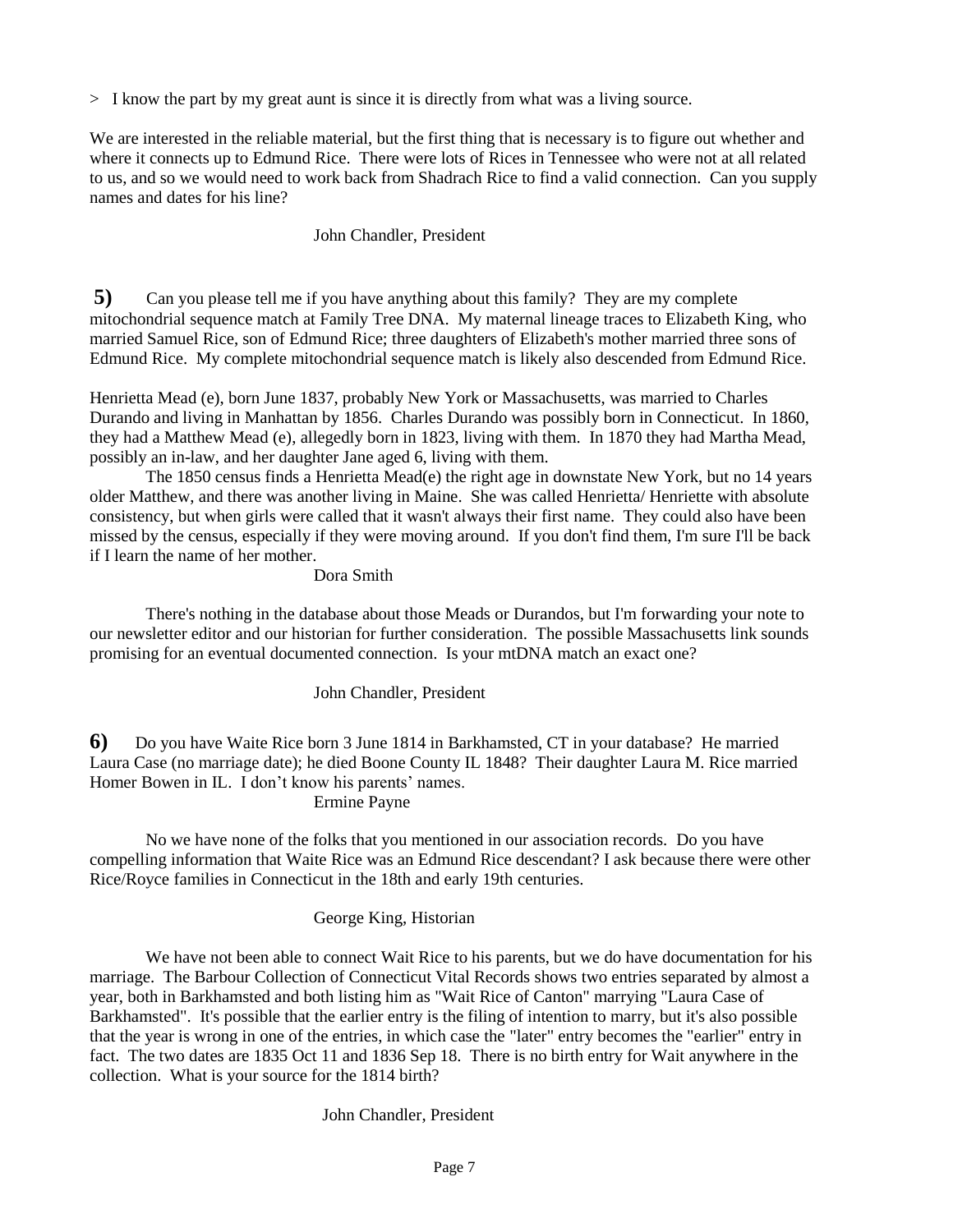## **Rice Books Available**

### **The Rice Family**, by Andrew Henshaw Ward (1858) **[\$5]** 379 pages

Hard-cover- reprint. New, unused. A genealogical history of descendants of Deacon Edmund Rice who came from Berkhamstead, England, and settled in Sudbury, Massachusetts, in 1638. Includes a soft-cover supplement (1967) containing additions and corrections. 110 pages.

#### **The Rice Family, Supplement 2 (Part 1) [\$7]** 224 pages

Supplement Number 2 (Part 1) to *The Rice Family*, compiled by Margaret S. Rice (1983). Hard-cover. New, unused. Additional lines of descent through the first eight generations, which were unknown at the time of publication of *The Rice Family* and the 1967 supplement.

### **The Rice Family, Supplement 2 (Part 2) [\$8]** 720 pages

Supplement Number 2 (Part 1) to *The Rice Family*, compiled by Margaret S. Rice (1985). Hard-cover. New, unused. A continuation of *The Rice Family Supplement 2 (Part 1)* from the ninth generation to the present (1985).

#### **Edmund Rice and His Family** and **We Sought the Wilderness [\$5]** 357 pages

Two manuscripts in one binding. Hard-cover. 1986. New, unused. *Edmund Rice and His Family*, by Elsie Hawes Smith (1938) An historical narrative about the early days of the Rices. Contains much genealogical information, as well as being a charming story. *We Sought the Wilderness*, by Rev Claton Rice (1949) An historical narrative based on those Rices who pushed Westward to the prairies after short stays in New Hampshire and Vermont.

**A Genealogical Register of Edmund Rice Descendants [\$15]** 1594 pages, published by the association in 1970. A continuation of A.H. Ward's Rice Family (1858) and the supplement to that book, bring it up to date at the time of publication. *This book is out of print but is available for purchase on CD -* **Association members only.**

### **More Books… by our cousins**

**Frederic A. Wallace**, Framingham's Town Historian, is the author of "**Ancestors and Descendants of the Rice Brothers of Springfield, Mass**.: David Rice, William Marsh Rice, Caleb Hall Rice, Frederick Allyn Rice, Seven Generations – 1704 to 2004". This is a serious genealogy and history of the family descended from David Rice, who first appeared in the records of Milton and Weymouth, Mass., around 1725. Special attention is given to four brothers, born in Springfield, Mass., who went to Texas in the early to mid-1800's to seek their fortunes. One, William Marsh Rice, became the founder of Rice University in Houston. Their story is a classic example of a family torn apart by the Civil War. DNA evidence, obtained through the ERA's Rice Family DNA Project, is presented to resolve longstanding questions about the origins of this line. From the author, \$30 (includes postage to the continental US): Frederic A. Wallace, 53 Eaton Road, Framingham, MA 01701

**Mildred L. Henschel** is the author of **Lickiss Families and English Ancestors** consists of 292 pages and is spiral-bound with laminated covers. It consists of 3 parts: the first is English Ancestors, which includes Rice, Towne, Ball, Boland, Bullard, Mellen, Southworth, Whale, French, Fox, Frost, Moore, and Hancock. The second part starts with Hancock-- Sarah Jane who married the first John Lickiss to come to America and their descendants. The 3rd part consists of other Lickiss families, and includes a Table of Contents and Index. Price is \$45, postage and handling included. Mailing address is: 835 Valentine Dr., Dubuque, IA. 52003-0211

**Timothy L. Sanford** - *Searching for the Forgotten War – 1812, Canada***,** Publication Date February 15, 2011, and *Searching for the Forgotten War - 1812, United States of America*, Publication Date March 2011. Just in time for this war's 200th anniversary, these two volumes provide valuable information to those interested in the War of 1812 and those who wish to learn about the people, places, and the battles fought between North American neighbors in the early nineteenth century. Both books are available on Amazon.com.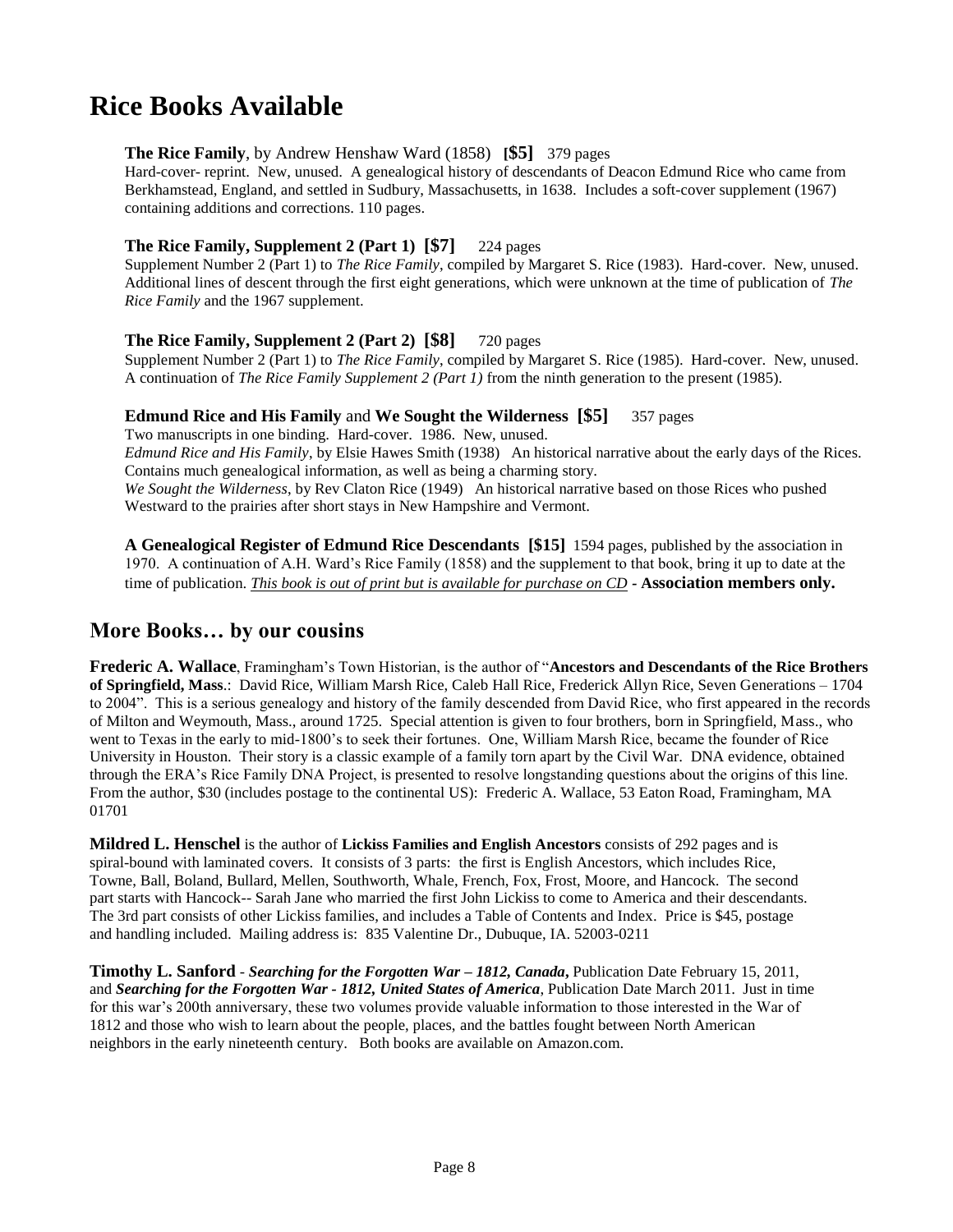

### **Edmund Rice (1638) Assoc., Inc.**

Susan R. Berger ERA Membership Chair 416 Shirley Place Valdosta, GA 31605-6422 srberger@bellsouth.net

Please check your membership cards, if they don't read *for year ending Sept 2013*  your annual dues are due.

|                                                                                                                  | Annual dues are payable by September 1st<br>Additional voluntary contribution | Total                   | $\frac{1}{2}$<br>$\frac{1}{2}$<br>$\mathfrak{S}$                                                                                                                                                                                                                                            |
|------------------------------------------------------------------------------------------------------------------|-------------------------------------------------------------------------------|-------------------------|---------------------------------------------------------------------------------------------------------------------------------------------------------------------------------------------------------------------------------------------------------------------------------------------|
| The schedule of dues is as follows:<br>Under age 80<br>Age 80 and above<br>Life membership (in a single payment) |                                                                               | 15.00<br>5.00<br>200.00 |                                                                                                                                                                                                                                                                                             |
|                                                                                                                  |                                                                               |                         | Membership Type: New ______ Renewal _____ Information Update ______                                                                                                                                                                                                                         |
|                                                                                                                  |                                                                               |                         | Preferred Newsletter Delivery Method: Paper via US Mail____ or Email____                                                                                                                                                                                                                    |
|                                                                                                                  |                                                                               |                         |                                                                                                                                                                                                                                                                                             |
|                                                                                                                  |                                                                               |                         |                                                                                                                                                                                                                                                                                             |
|                                                                                                                  |                                                                               |                         |                                                                                                                                                                                                                                                                                             |
| Name and the set of the set of the set of the set of the set of the set of the set of the set of the set of th   |                                                                               |                         | Due to duplicate first & last names: Please include First, Middle, "Maiden" Last, Suffix                                                                                                                                                                                                    |
|                                                                                                                  |                                                                               |                         |                                                                                                                                                                                                                                                                                             |
|                                                                                                                  |                                                                               |                         |                                                                                                                                                                                                                                                                                             |
|                                                                                                                  |                                                                               |                         |                                                                                                                                                                                                                                                                                             |
|                                                                                                                  |                                                                               |                         |                                                                                                                                                                                                                                                                                             |
| are appreciated.                                                                                                 |                                                                               |                         | Note: Dues rate is per person; there is no discount for a spouse or children. The Board of<br>Directors voted to insert the "Additional Voluntary Contribution" line in an attempt to offset<br>the erosion of our treasury due to the current low interest rates. Additional contributions |
| website www.edmund-rice.org. Both websites email me when you submit.                                             |                                                                               |                         | You may pay your annual dues via PAYPAL and then complete and submit this form via our                                                                                                                                                                                                      |
|                                                                                                                  | $-OR-$                                                                        |                         | Make your check payable to Edmund Rice (1638) Association, Inc., send with this form to:                                                                                                                                                                                                    |

*Susan Berger 416 Shirley Place Valdosta, GA 31605-6422*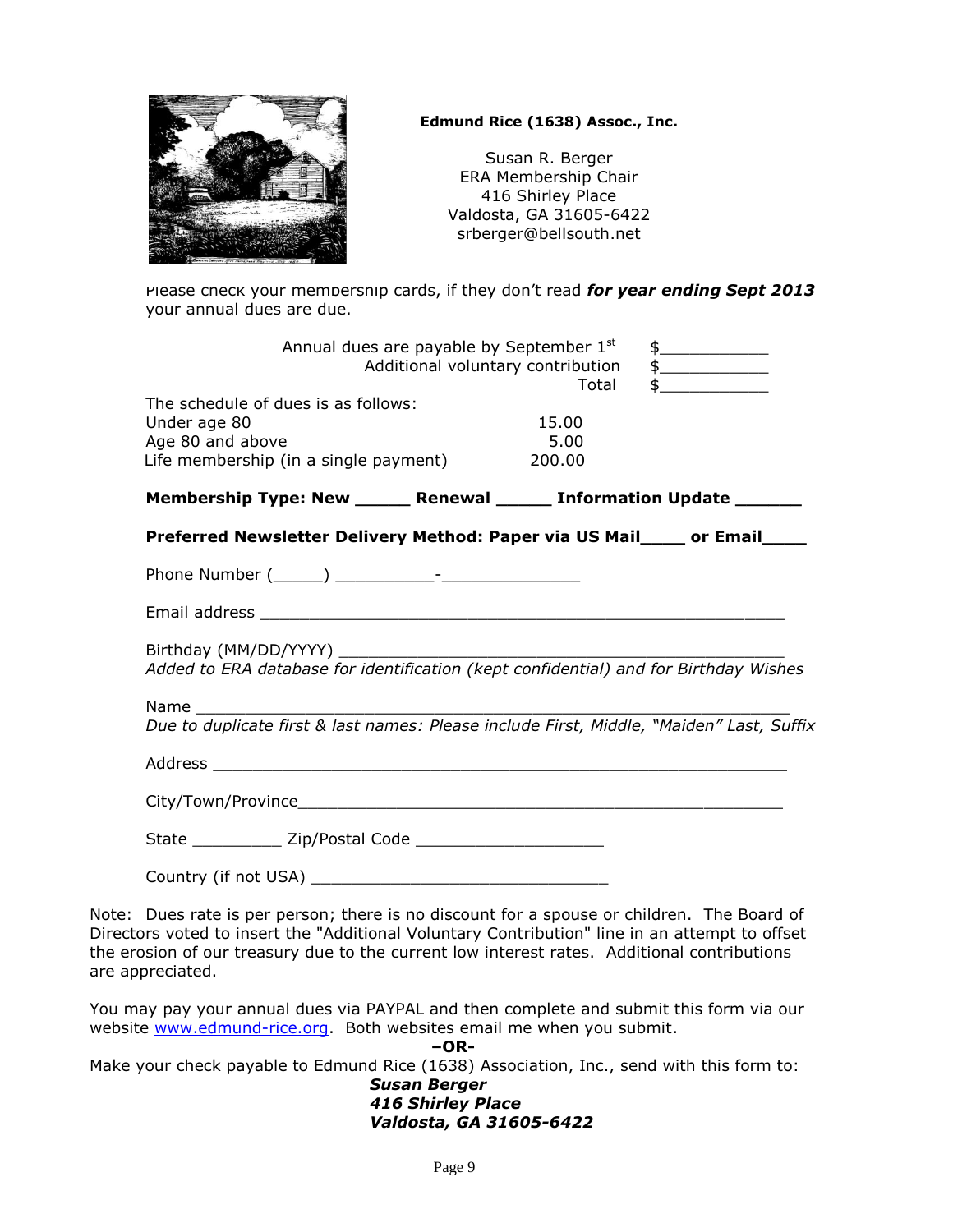### **THOMAS KING OF SUDBURY (circa 1602 – 1676)**

### **The King Family Connection to the Edmund Rice Family by Larry King**

As identified by the Edmund Rice (1638) Association's website, there are thousands of Edmund's descendants proudly carrying the surname of this distinguished ancestor. Even more bear a widely diverse array of names derived through married maternal lines of descent.<sup>1</sup> However, there is one prominent and numerous paternal line that comes through the adoption process: this name is KING.

Edmund and Thomasine's eighth of ten children, Samuel (1634-1685), married Elizabeth King, the daughter of Thomas and Anne King. Upon Elizabeth's premature death in October 1667, her newborn son, Samuel, Jr. was given to Elizabeth's childless brother, Peter King and his wife Sarah. Samuel became known as Samuel King alias Rice. After several generations, the alias Rice was dropped and all descendants of Samuel, Jr. are known by the name of King.

The Thomas King (Kinge, Kynge) family was contemporary with Edmund and his family, $^2$  and who immigrated from Shaftesbury, Dorset, England to Sudbury, Massachusetts<sup>3</sup> in 1642. The King family included Thomas, his wife Anne, and their six known children.<sup>4</sup>

| <b>Baptized</b> | Approximate Age in 1642 |                       |
|-----------------|-------------------------|-----------------------|
| <b>Thomas</b>   | circa 1603              | Thirty-nine           |
| Anne            | circa 1605              | Thirty-seven          |
| Peter           | circa 1627              | Fifteen <sup>5</sup>  |
| Anne            | April 17, 1629          | Thirteen <sup>6</sup> |
| Mary            | circa 1630              | Twelve <sup>7</sup>   |
| Sarah           | June 5, 1634            | Eight <sup>8</sup>    |

l

<sup>1</sup> A person only has to look at the Edmund Rice (1638) Association (ERA) website to sample the wide array of names. See www.edmund-rice.org/.

<sup>2</sup> During the Great Migration of the 1630s, there were several Thomas Kings arriving in America from England. For example there is a Thomas King (1615-1644) who settled in neighboring Watertown, Massachusetts. Another Thomas King is believed to have arrived in April 1634 on the ship *Elizabeth* going to an unknown residence. A third known Thomas King (1614- 1691) came from Essex, England and settled in Scituate, Massachusetts. His son, Thomas (1645-1711), became Deacon of the Church and married Elizabeth Clapp (1648-1698), a first cousin once removed to Abigail Clapp, wife of Samuel King Alias Rice. (Robert Charles Anderson, *The Great Migration, Immigrants to New England 1634-1635*, Boston: Great Migration Study Project, New England Historic Genealogical Society, 2005, Vol. IV, I-L, 168-173). This last Thomas King may be the basis of identifying Thomas King of Sudbury as a Deacon of the Church. There is no record of the Sudbury Thomas ever serving as a Deacon in either Sudbury or Marlborough as reported by the ERA website.

<sup>3</sup> Charles Edward Banks, *Topographical Dictionary of English Emigrants to New England 1620-1650* (Baltimore: Genealogical Publishing Company, 1969), 34. See also Sumner Chilton Powell, *Puritan Village: The Formation of a New England Town* (Middletown, Connecticut: Wesleyan University Press, 1963), 168. It appears these references have relied on the work of Charles Henry Pope, *The Pioneers of Massachusetts* (Baltimore, Maryland: Genealogical Pub. Co., 1991), 271 Mr. Pope is using the will of Peter Kinge, Thomas King's brother, as his source that Thomas came from Shaftesbury. (See footnote #12)

The uncertainty of the baptismal dates and place of these children belonging to our Sudbury Thomas lies in the fact that there is a second Shaftesbury Thomas King, a son of Nicholas King who was born in 1602, the same time frame as our Sudbury Thomas King. This second Thomas is possibly the same person who married Alice \_\_\_\_(?). The difficulty in searching the parish records is they simply identify a child's name, son or daughter of the father's name, with no mother's name.

5 Peter in a 1668 Court Affidavit, Middlesex County, Massachusetts gave his age as "about forty," and the New England Ancestors.org website identifying the *Legislators of the Massachusetts General Court, 1691-1780*, gives the year of birth as 1627. Peter's baptismal date and place may be missing due to the custom of the oldest child being christened in the parish where their mother came from. The place of Anne's birth has not been determined.

<sup>6</sup> Wilsdon, December 16, 2006. The information is taken from the Shaftesbury Parish Register of St. James Church. As the oldest daughter, she is probably named after her mother.

<sup>7</sup> No parish record has been found. This is an estimate based on her approximate marriage date to Thomas Rice in Sudbury, Massachusetts.

<sup>8</sup> The information on Sarah is from the Dorset Online Parish registers for Shaftesbury St. Peter's Church baptisms 1623-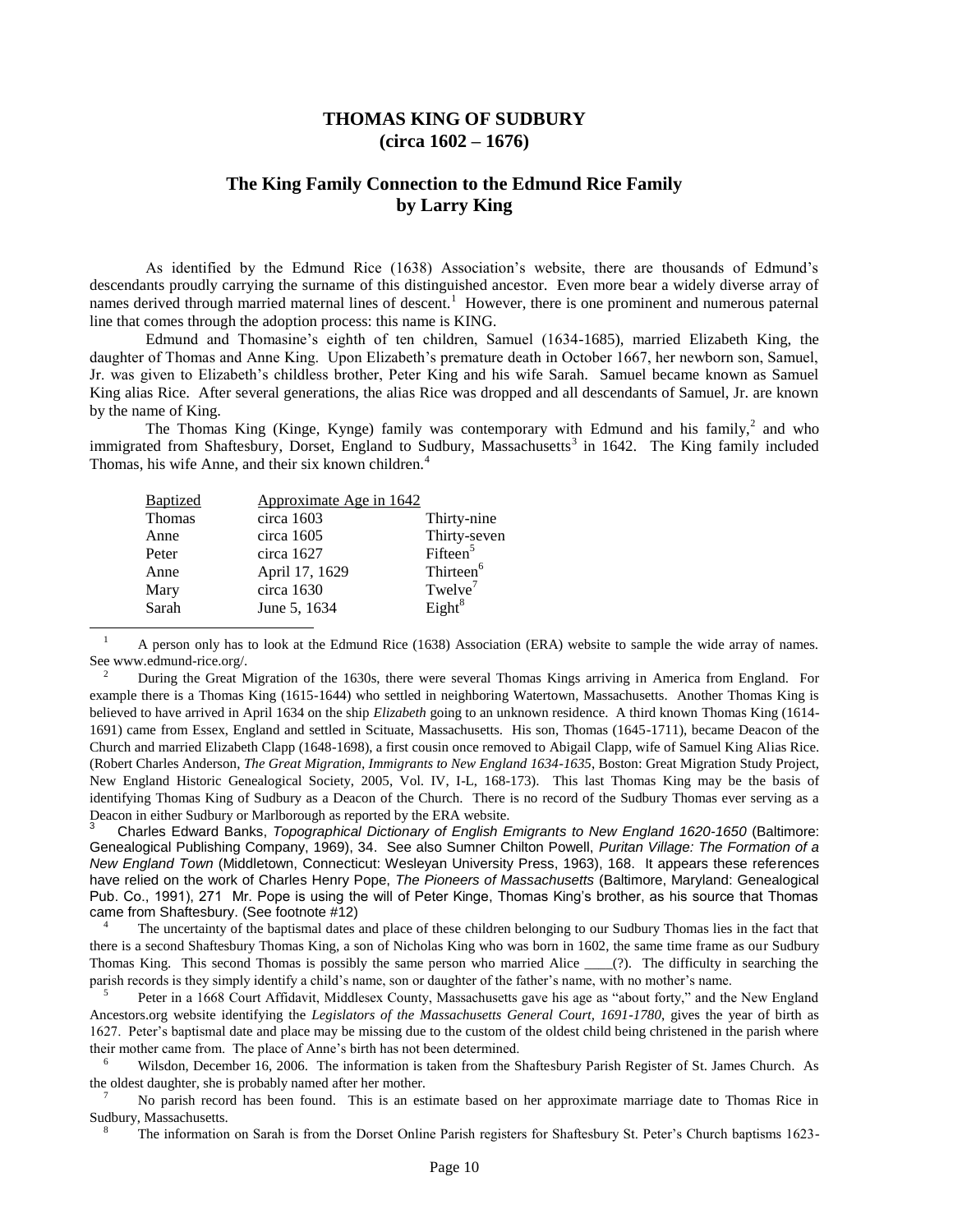| Elizabeth | circa $1635$   | $S$ even $^{9}$ |
|-----------|----------------|-----------------|
| Mercy     | March 10, 1639 | Three $10$      |

One reason for the missing christening dates for some of Thomas and Anne's children might have to do with their Puritan conviction. One historian has reported that: "there had sprung up in the town [Shaftesbury] 'certain sectaryes and factious people,' who refused to come to divine service according to the *Book of Common Prayer*, to bring their children to be baptized, or to receive the Sacrament kneeling."<sup>11</sup> Or, it may have been that Thomas was working in another town when the children were born.

Thomas King was born circa 1603, probably in Shaftesbury, Dorset, England.<sup>12</sup> He was a son of Peter King and had two known older brothers and three known older sisters as follows:<sup>13</sup>

| Grace | christened circa 1593                                                  |
|-------|------------------------------------------------------------------------|
|       | married in Shaftesbury, September 11, 1609, William Lush <sup>14</sup> |
| John  | christened in Shaftesbury, March 17, 1594 <sup>15</sup>                |
|       | married in Shaftesbury, June 9, 1623, Mary Privote <sup>16</sup>       |

1680[: http://www.opcdorset.org/ShaftesburyFiles/St.Peter/St.Peter.htm.](http://www.opcdorset.org/ShaftesburyFiles/St.Peter/St.Peter.htm)

-

<sup>9</sup> No parish record has been found. This is based on her marriage date of November 8, 1655 in Sudbury, Massachusetts to Samuel Rice.

<sup>10</sup> Wilsdon, email June 28 2012 to Larry King confirms that the entry in the parish record of Shaftesbury St. Peter's Church is for a daughter to Thomas King, but the first name is very difficult to read. Through a close examination of a copy of the microfilm parish register, the name could possibly read Martha, another name for Mercy. The ERA website has Mercy being born February 26, 1639 in Sudbury, but this information does not appear to be correct. If it was accurate, it would have positioned Thomas as one of the first settlers of Sudbury where he would have received land in the 1638 and 1639 divisions. From the records of these divisions, Thomas' name is noticeably absent. The first record of Thomas in Sudbury is in 1642 when he purchases the home of Thomas Noyes. (See Sudbury Town Documents #169, Sudbury, Massachusetts Archives website: [http://www.town.sudbury.ma.us/archives.](http://www.town.sudbury.ma.us/archives/)) Also, on February 28, 1641 Thomas and his brother Peter signed a Protestation Return in Shaftesbury (Wilsdon, March 28, 2012 to Larry King). My thanks to John Chandler, President of ERA, for his direction in working through this issue

<sup>11</sup> Frederic William Weaver, editor, *Notes & Queries for Somerset and Dorset* (Sherborne: J.C. and A.T. Sawtell, 1913, Vol. 13), F.J. Pope, "Puritans at Shaftesbury in the Early Stuart Period," p. 160, Family History Library, Salt Lake City, Utah, #942.3, B2m. Another problem is reading the early records of Shaftesbury. A researcher reports that parts of the register "is discolored and the writing is very faint and has to be read under UV (ultraviolet) light." Wilsdon, January 16, 2012.

<sup>12</sup> The date is an estimate based on the birth of Thomas's eldest son, Peter. There is no confirmation of the place, only circumstantial evidence of four siblings being baptized in Shaftesbury. This begins with an entry in the "New England Historical and Genealogical Register" (NEHGR) Vol. 49, p. 509 identifying a transcribed and abbreviated copy of the will of a Peter Kinge of Shaftesbury who in 1658 had a sister, Grace Lush, a second sister Frances Haine, and a brother, Thomas, "now dwelling in New England." The records of Shaftesbury's St. Peter's Church date the burial for Peter Kinge as June 1, 1658, "sometime Mayor." Peter's sister, Grace is located in the marriage records of Shaftesbury's St. James Church as marrying Wm Lushe September 11, 1609, and the baptismal records point out the christening of John, Susannah, Frances, and Peter (Jr.) all sons and a daughter of Peter King (Sr.). Based on the will of Peter and the records of Shaftesbury's St. James Church, it would mean Thomas's father is Peter King, Sr. Unfortunately, no specific baptismal record for Thomas has been found. (The will of Peter Kinge was originally copied in a condensed form by Henry Waters from the Prerogative Court of Canterbury, Somerset House, London. The original will can be located at the British National Archives or on line through the "Genealogist" website, but it is very difficult to read. A transcribed copy is in my possession.)

For years researchers have linked Thomas King to a person christened September 5, 1599 in St. Mary's Church in Tarrant Hinton, England, located eleven miles south of Shaftesbury. If so, his father would have been Thomas, Sr. and mother Agneta with eight possible siblings. The names of the Tarrant Hinton Kings do not include a Peter, a Grace, or a Frances, which is a strong indication that the Tarrant Hinton Thomas is not our subject. Others researchers in the LDS Church who have contributed to the IGI and New Family Search have identified our Sudbury Thomas as a "Jr." indicating that his father's name is also Thomas with a mother Sarah, but again this does not hold up against the information above. As the name of Thomas King is fairly common throughout southern England, many other researchers have linked our Sudbury Thomas to other Thomas Kings of various locations.

Other contemporary Kings in Shaftesbury with Peter King, Sr., include a Nicholas, Thomas, John, William, and Edward who all or part could possibly be brothers, but this is unverifiable.

- <sup>13</sup> Wilsdon, January 16, 2012 to Larry King Information is taken from the parish record of Shaftesbury, St. James Church.<br><sup>14</sup> The Barish records of Shaftesbury's St. James Church on line: The Parish records of Shaftesbury's St. James Church on line:
- www.opcdorset.org/ShaftesburyFiles/St.James/ShaftStJMarrs-A.htm.

<sup>15</sup> Wilsdon, January 16, 2012 to Larry King Information is taken from the parish record of Shaftesbury, St. James Church.<br><sup>16</sup> Wilsdon, December 16, 2006. The information is taken from the Shaftesbury Barish Basistan of

Wilsdon, December 16, 2006. The information is taken from the Shaftesbury Parish Register of St. James Church.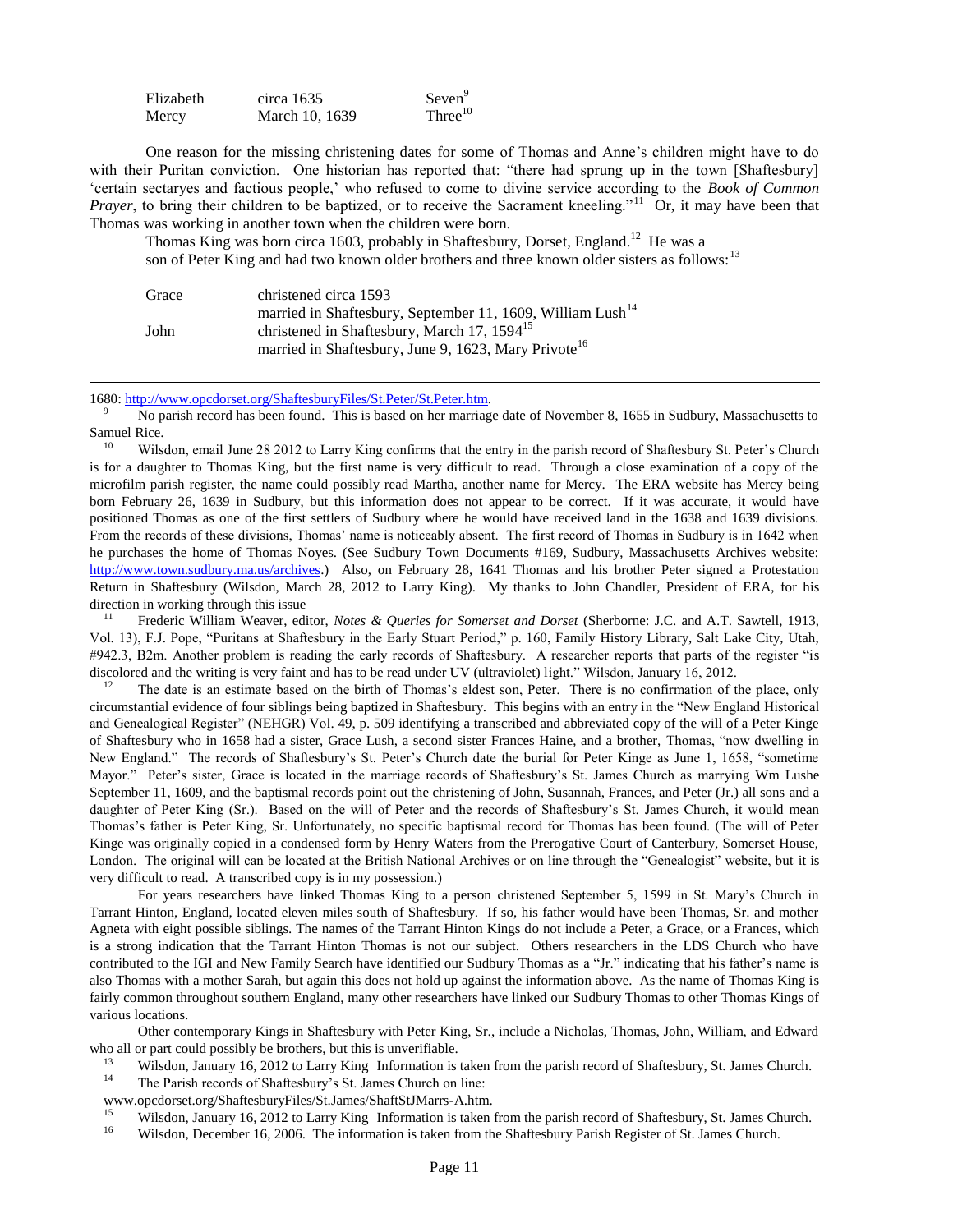|                     | buried in Shaftesbury, May 22, $1645^{17}$                      |
|---------------------|-----------------------------------------------------------------|
| Susannah            | christened in Shaftesbury, March 6, 1596 <sup>18</sup>          |
|                     | died before June $1658^{19}$                                    |
| Frances             | christened in Shaftesbury, February 25, 1599 <sup>20</sup>      |
|                     | married a Mr. Haine. <sup>21</sup>                              |
| Peter <sup>22</sup> | christened in Shaftesbury, November 9, $1600^{23}$              |
|                     | married in Shaftsbury, April 2, 1642, Mary Dade <sup>24</sup>   |
|                     | buried in Shaftesbury, June 1, $1658^{25}$                      |
| Thomas              | christened, circa 1603                                          |
|                     | married circa 1626                                              |
|                     | died at Marlborough, Massachusetts, in March 1676 <sup>26</sup> |

Of the six known children, it is interesting to note that while the marriage date of Grace is known, her birth date is missing from the Shaftesbury records. The date may be missing due to the custom to baptize the eldest child at the former home of the mother, and that the majority of marriages took place in the bride's hometown.<sup>27</sup> This would be a good indication that Peter King, Sr.'s wife may have come from out of the area and may carry the name of Grace, but the real question is with Thomas. No record has been found of his birth, marriage, or the birth of many of his children. It also must be remembered that in the early 1600s in England, records in many parishes were nonexistent or incomplete, or due to age have become unreadable, and yeomanry were "continually moving from parish to parish as opportunities for work or improved conditions of tenancy offered."<sup>28</sup>

It appears that Anne's surname is Collens or Collins and may have some tie to a small parish of West Wittering a small coastal community in southwest Sussex, a short distance from the Hampshire Sussex border and ninety miles from Shaftesbury.<sup>29</sup> However, a search of the parish records could not corroborate this possibility.

<sup>19</sup> The date of Peter Kinge's will. Susannah was not mentioned.<br><sup>20</sup> The Parish records of Shaftsbury's St. James Church on line

l

Another bit of information contained in Peter's will was that he owned a tenement in the neighboring community of Stower Provost called Horth(?), only five miles from Shaftesbury. (Email letter from Alexandra Saunders, researcher in England, April 30, 2012 to Larry King.) In his will he gives his interest in this property to his son, Joseph, but it is not known how or when Peter acquired it. He may have purchased it or received it from his father.<br><sup>23</sup> Wilsdon, January 16, 2012 to Larry King, Information is taken from

<sup>23</sup> Wilsdon, January 16, 2012 to Larry King Information is taken from the parish record of Shaftesbury, St. James Church.<br><sup>24</sup> Ibid  $\frac{24}{25}$  Ibid.

- The Parish records of Shaftesbury's St. Peter's Church on line:
- http://www.opcdorset.org/ShaftesburyFiles/St.Peter/St.Peter.htm

<sup>26</sup> The will of Thomas King is dated 12.1.1675.1676 [March 12, 1675/1676], and an inventory of his estate was made 24.1.1676 (March 24, 1675/6). A hand written transcribed copy of the will is found in a Middlesex County, Massachusetts Probate File #133334, Vol. 5, p. 23-28, Family History Library, 35 North West Temple, Salt Lake City, Utah, FHL Film #521,762. Ms. Elizabeth Bouvier, Head of Archives, MA Supreme Judicial Court, Boston, Massachusetts reported to me April 19, 2012, by email that "the original file for Thomas King has been missing for some time: possibly since the late  $19<sup>th</sup>$  century when the First Series was organized."

<sup>27</sup> Charles Edward Banks, *Topographical Dictionary of English Emigrants to New England 1620-1650* (Baltimore: Genealogical Publishing Company, 1969), xxi

<sup>28</sup> Ibid. Tenancy refers to tenant farmers who leased land from a Manor, a larger property owner.<br><sup>29</sup> William Biobard Cutter, Historia Hamos and Blases and Cancelogiaal and Barsonal Mamoire.

<sup>29</sup> William Richard Cutter, *Historic Homes and Places and Genealogical and Personal Memoirs Relating to the Families of Middlesex County, Massachusetts* (New York: Lewis Historical Publishing Company 1908) Vol. 1 p.130. This reference suggests the possible surname of Anne is Collins and is taken from the will of Elizabeth Lee, March 22, 1660 and states "to Ann King, wife of Thomas King of New England of Westweltringe or Wesreitringe (West Wittering?) Parish ten pounds," (See *New England Historical and Genealogical Society Journal,* Vol. 50, p.529). The will then identifies other family members by the name of "Collens." The Sudbury Anne King died eighteen years prior in 1642. In that time frame, it is quite possible that word would had been received in England of her death; but as exhibited in Thomas's will, he could not read or write, and unless a letter was written by one of Thomas's children, it is possible the Collins family may not have received notification.

<sup>&</sup>lt;sup>17</sup> The Parish records of Shaftesbury's St. James Church on line.

<sup>&</sup>lt;sup>18</sup> Wilsdon, January 16, 2012 to Larry King Information is taken from the parish record of Shaftesbury, St. James Church.<br><sup>19</sup> The date of Peter Kinge's will, Susannah was not mentioned.

<sup>&</sup>lt;sup>20</sup> The Parish records of Shaftsbury's St. James Church on line.<br> **Pater Kinge's will** 

 $\frac{21}{22}$  Peter Kinge's will

<sup>22</sup> Peter was a financially well off and a reluctant community leader in Shaftesbury. It is noted that at one point in 1651 he was elected mayor, but fined £10 for refusing to serve. He was again elected in 1655 and this time took the office (John Hutchins, *A History of the Ancient Town of Shaftesbury*, p. 110, found on Google Books). The value of ten pounds today would equal about \$1700. (See the website: Measuring Worth: [http://www.measuringworth.com/calculators/ppoweruk/\)](http://www.measuringworth.com/calculators/ppoweruk/). Peter's son and grandson continued the family tradition and also served as mayor of Shaftesbury. Peter, Jr. in 1661 and 1666 for two year terms, and Joseph in 1684. Two other Peter Kings served in 1688, 1690, and 1703 (Hutchins, 110-112).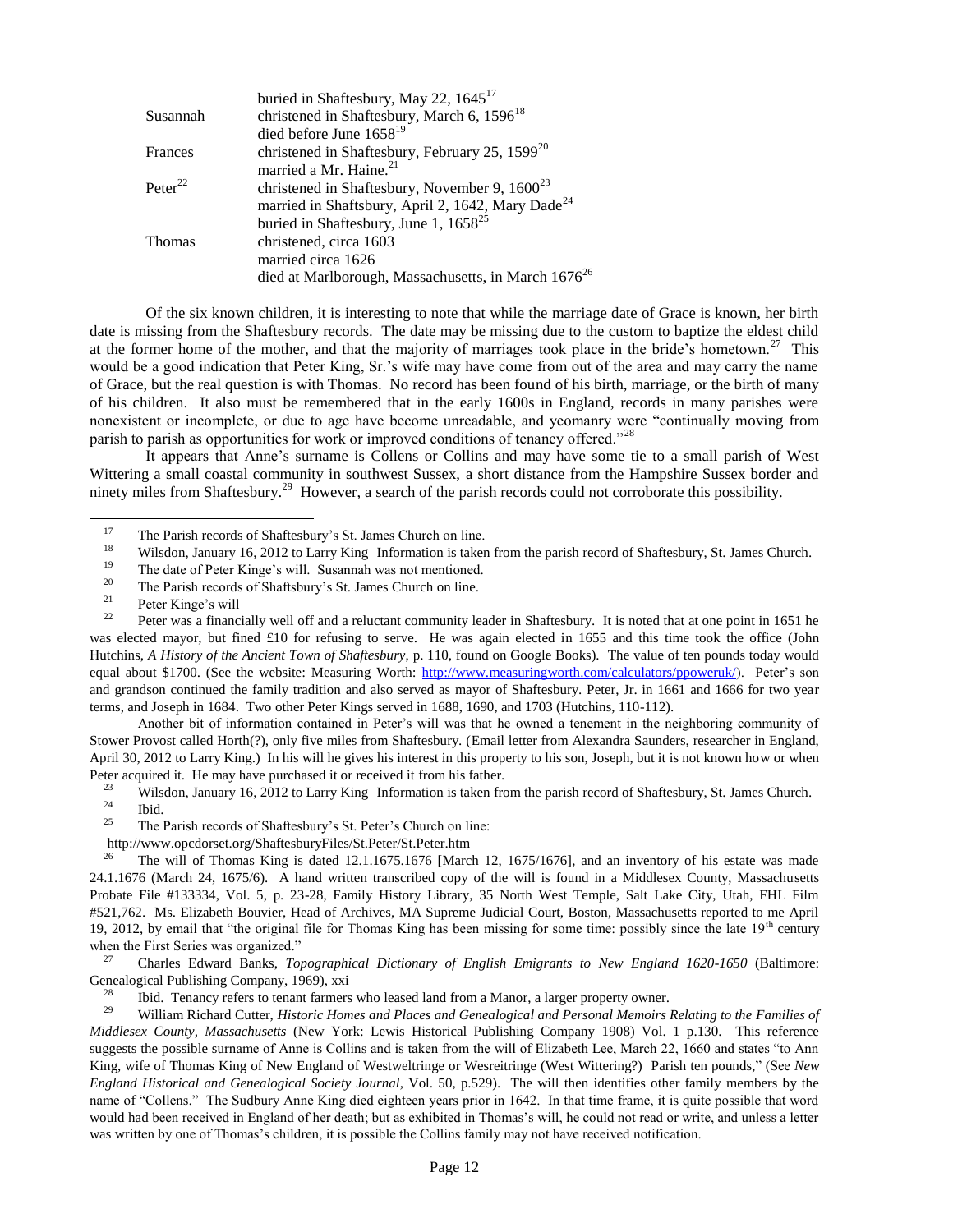Shaftesbury in the sixteenth and early seventeenth century was a declining market town of a few thousand people. It is located on a hilltop in the northeastern part of the Dorset county 750 feet above sea level making it one of the highest towns in England. Because of its strategic position, it had military importance in early Celtic and Saxton times, but later became a religious center when King Alfred created a Catholic abbey for 100 nuns in 888 A.D. The abbey soon became the wealthiest Benedictine nunnery in England. Adding to its importance, a hundred years later it became the burial place of the murdered English King Edward who became known as "St. Edward the Martyr." As a result Shaftesbury became a prosperous destination for pilgrimages during the medieval period until the dissolution and confiscation of the abbey property under King Henry VIII's English Reformation mandate of 1539.

Giving Shaftesbury even greater economic support, in the middle of the thirteenth century, it was also granted a charter for a weekly market, later increased to two markets which gave rise to its famous cobbled street, "Gold Hill," on what became the main street of the town with the medieval St. Peter's Church at the top of the hill and the wall of the Benedictine Abbey on the west side of the street. Over the years the majestic and romantic image of "Gold Hill" has been the object of many advertisements, films, books, and calendars. In early years Shaftesbury was also known as Shaston.

Being a rural community, Shaftsbury's economy in the early 1600s was significantly influenced by agriculture, as the town was the major distribution point for much of the grain grown in the countryside. Town markets also sold fish and salt and other goods as well as ironware, candles, gloves, leather, and a lower grade cloth. Commercial interests of "Gold Hill" brought in outsiders for a profitable trade and became one of the most frequented of all markets in the region, all providing reason to support twenty-four licensed inns and alehouses.<sup>30</sup> While this commercial activity gave an outward appearance of prosperity it masked a grim and serious problem of poverty and unemployment. Still feeling the economic effects of the loss of the abbey a half dozen decades earlier, Shaftesbury was a poor town. Many lived in want and by begging,<sup>31</sup> and in the early seventeenth century several almshouses were established for both men and women. How Thomas fit in to the economic structure of community is not known.

But, as Thomas was growing up he would experience the many political and religious conflicts that engulfed the English nation at this time. In the century before his birth, England had gone back and forth in the bloody struggle under Henry VIII, Mary, and then Elizabeth trying to decide whether to be a Catholic or a Protestant nation. But with the eventual rise of Protestantism and the Church of England the factions of leadership against traditional methods of worship rose up against the Episcopal Bishops wanting greater liberty in religious views. The Puritans felt that the Church of England was but a shadow of the Catholic worship service with its vestments and rituals, and the use of the *Book of Common Prayer* brought forth charges of "popery." The Puritans wanted to purify the Church and move more from a hierarchal leadership to a congregational form of Church governance.

During Thomas's early years, James I was monarch of England succeeding Elizabeth and for over twenty years he was able to keep a lid on the many religious and political conflicts, but at his death in 1625 and with the ascension of Charles I the simmering pot began to boil over. Charles and parliament became deadlocked in a power struggle over taxation issues and the "Divine Right of Kings." In 1641-1642 as tension was running high, parliament declared that all adult men sign a Protestation swearing an oath to maintain and defend the "Reformed Protestant religion, expressed in the Doctrine of the Church of England." A person also swore allegiance to the King and Parliament. Those refusing to sign were declared unfit for service in Church or Commonwealth. Thomas, his

Another thought might be that this could be an additional mistaken identity with the Thomas King of Scituate. The Scituate Thomas King married as his third wife, Anne (surname unknown), after October 8, 1653, the death date of his second wife, Jane Young. According to the Scituate records Anne King was still alive as late as 1711 including a marriage in 1707 to Abraham Suttiff. (See Robert Charles Anderson, *The Great Migration, Immigrants to New England 1634-1645,* New England Historic Genealogical Society, Boston, 2005, Vol. IV, I-L, p.171-3.) However, to link the Scituate Ann to Elizabeth Lee is probably a bigger stretch than the claim that the Sudbury Anne's family would have been notified of her death within an eighteen-year period. If she was a sister to Elizabeth Lee, the Anne King in Scituate would be getting married and close to a hundred years old.

-

Unless another Thomas and Anne King surfaces within this Massachusetts time frame, the Anne referred to is probably our Sudbury Anne. It should also be mentioned that there were several Collins (Collens) families that immigrated to the Boston area in the 1630s, but no link can be established between these families and Ann. In the Elizabeth Lee will only Ann is mentioned in "New England." If other direct family members had also immigrated, there would be a strong possibility that some mention of them would have been made in Elizabeth's will.

<sup>30</sup> Sally L. Joyce, editor, *Records of Early English Drama: Dorset, Cornwall* (Toronto: University of Toronto Press Incorporated, 1999), p. 23, Google Books.

<sup>31</sup> Frederic William Weaver, editor, *Notes & Queries for Somerset and Dorset* (Sherborne: J.C. and A.T. Sawtell, 1913, Vol. 13), F.J. Pope, "Puritans at Shaftesbury in the Early Stuart Period," p. 161, Family History Library, Salt Lake City, Utah, #942.3, B2m.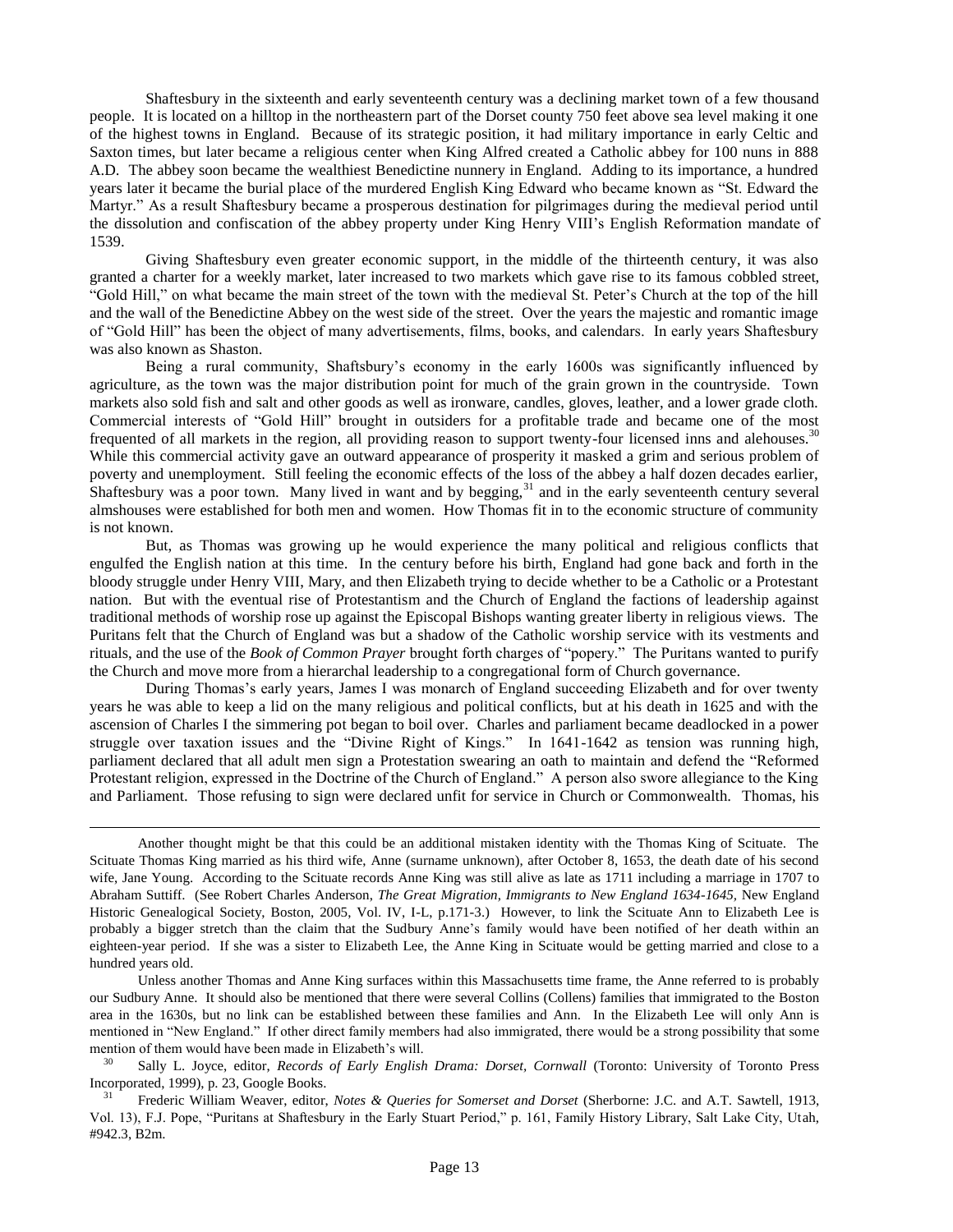brother Peter, and several other members of the Kynge family all signed on February 28, 1642 at St. Peter's Church, in Shaftesbury.<sup>32</sup>

These religious and political struggles opened the floodgates of immigration to the shores of the New World for people looking for a new life, new opportunities, and greater religious freedom. In New England it became known as the Great Migration with some 20,000 colonists arriving between 1630 and 1640,<sup>33</sup> primarily to Puritan dominated Massachusetts where over a score of new settlements began flourishing.

Following the Protestation, the political storm in England became acute with frightening civil war clouds forming. Shaftesbury was a divided town with perhaps a minority but active and influential group of people of Puritan persuasion,<sup>34</sup> and it could be argued that perhaps Puritan Thomas felt threatened or was strongly encouraged to leave. By 1642 immigration to the New World had slowed dramatically except for those who were more generally motivated by political events unfolding in the Old World. In addition, Anne was pregnant during the voyage and the urgent pressure to immigrate may have contributed to her premature death soon after arriving.

Unique to the Puritan migration was the family structure under which most settlers immigrated. They primarily migrated as a family unit or with kinfolk, rather than as isolated individuals, giving greater social stability and determination to their settlements. However, there are no known family ties to any other immigrant family that may link to the King or Collins family.

In order to withstand the rigors of travel and settlement, generally speaking most Puritan immigrants at this time were in their 20s or 30s or in some cases 40s. While seeking greater religious freedom for their style of worship, they gave little quarter to others who were deemed a threat to their society. Most notably were the expulsion of religious leaders such as Roger Williams and Anne Hutchinson, and the brutal persecution of Quakers, Baptists, and members of other faiths who were deemed heretical.

The King family's emigration date and ship of passage has been lost in time, but from all indications the King family arrived in the summer or early fall of 1642. It could be argued that after arriving in Massachusetts, Thomas may have moved his family to Sudbury at the encouragement of Thomas Goodnow, also from Shaftesbury and who settled in Sudbury in 1638. The two Thomases may have been friends; although later in the settlement of Marlborough, they would become political adversaries.

It would also be interesting to know the financial means of Thomas. The cost of passage from England was no small matter and could range from £6 to £10 a person. For a family of eight, it might equate to £70 to £80, or a couple years wages for many people.<sup>35</sup> In current dollars it could have amounted close to \$16,000 to \$18,000.<sup>36</sup>

To make the trip many people without means were at times supported by family members or religious congregations for the purpose of settling the New World, or to get away from religious persecution, or they simply became indentured servants to those with substantial resources who could pay their cost of travel. The fact that Thomas had the resources to purchase land in Sudbury soon after arriving is an indication that he may have been a small landowner or merchant of some type in England. There is also some evidence that his brother Peter was a freeholder (land owner) and a wealthy merchant in addition to being a respected town mayor in Shaftesbury.<sup>37</sup> To what extent this economic and social success may have transferred to Thomas is unknown. Thomas may well have earned his own way or he may have received assistance from Peter who was known as a charitable man.<sup>38</sup>

The sea voyage itself must have been an ordeal beyond description for any individual, but it was only accentuated for parents with small and energetic children. Generally fifteen to twenty families plus a few single men were crowded together in only a few square feet of space below deck with limited chance to experience the fresh air of the open sea or daylight above. The passenger ships of the day were no more than converted cargo vessels, about

<sup>&</sup>lt;sup>32</sup> Wilsdon, March 28, 2012 to Larry King, Information taken from the Dorset Protestation Returns 1641-1642, Dorset History Centre, Dorchester, England. This is another indication that Thomas could not have immigrated to Massachusetts in  $1638.$ <sub>33</sub>

<sup>&</sup>lt;sup>33</sup> See "Puritan Migration to New England (1620-1640)," Wikipedia Encyclopedia.<br>
One historian E.I. Pope, records that by 1617.<sup>3</sup> group of prominent citizens arose

<sup>34</sup> One historian, F.J. Pope, records that by 1617 a group of prominent citizens arose within the Puritan faith and made quite a stir, then things died down until 1634 when there was a resurgence (See "Puritans at Shaftesbury in the Early Stuart Period."); and an article on "Shaftesbury" in Wikipedia states "the town was broadly Parliamentarian in the Civil War, but was in Royalist hands." Another author, Sally Joyce, argues that "An active Puritan faction ... seems not to have prevailed." Another writer identified Shaftesbury as the home of a disproportionate number of royalist pensioners after the Civil War (See *Records of Early English Drama: Dorset, Cornwall*, p. 23). Shaftesbury also had a band of vigilantes known as the "Clubmen" who during the war tried unsuccessfully to protect their town against the depredations and excesses by the armies on both sides.

<sup>&</sup>lt;sup>35</sup> Harold Underwood Faulkner, *American Economic History*, (New York: Harper & Brother, 1960), 72<sup>36</sup> Based on the Patail Price Index. See http://www.measuringworth.com

<sup>&</sup>lt;sup>36</sup> Based on the Retail Price Index See http://<u>www.measuringworth.com</u>.<br><sup>37</sup> Saunders to Larry King, May 9, 2012

 $\frac{37}{38}$  Saunders to Larry King, May 9, 2012.

<sup>38</sup> The will of Peter King, Peter not only cared for his immediate family, but he gave generously to his siblings, grandchildren, his minister, and the poor of his community.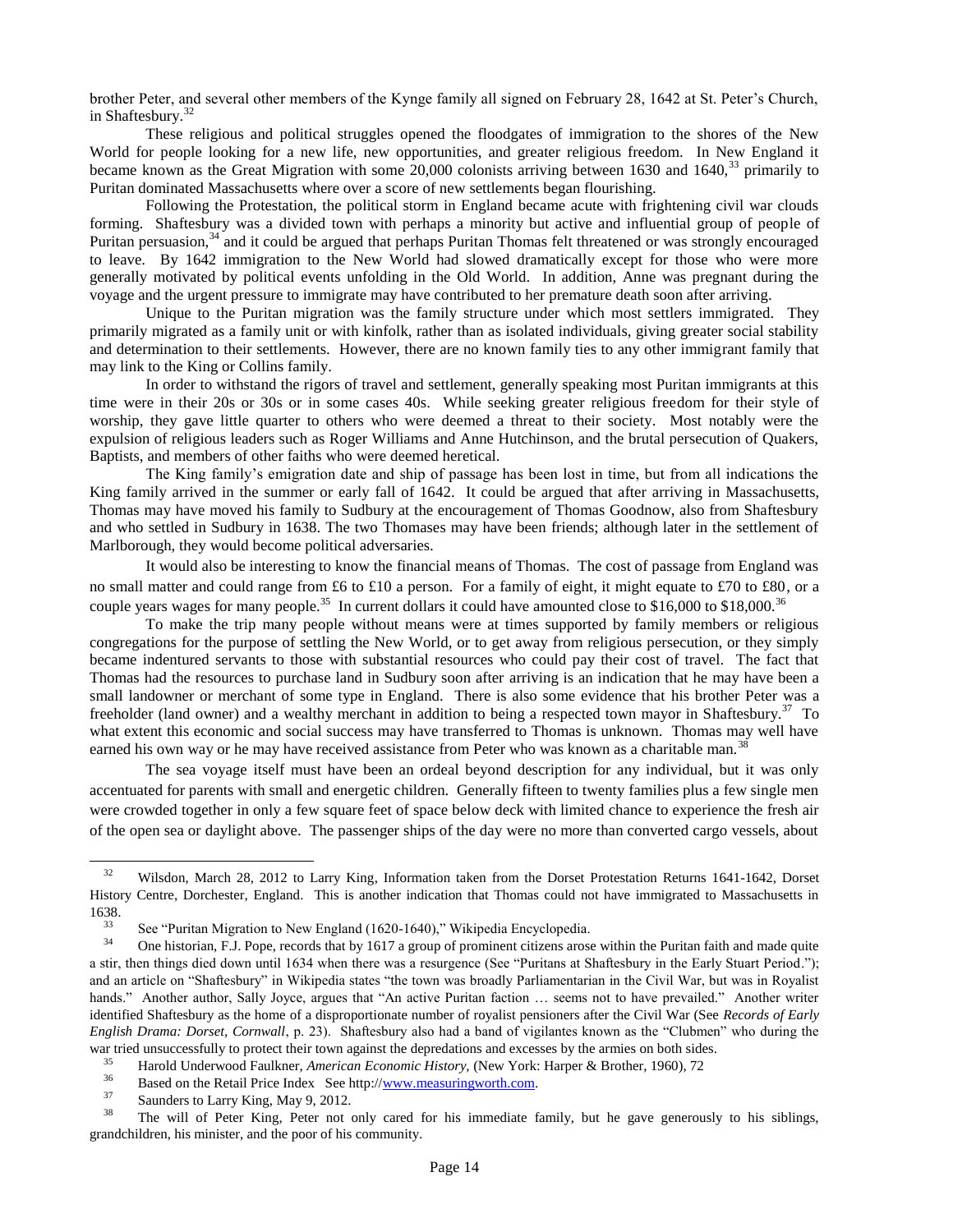100 feet long and 26 feet wide, weighing perhaps 200 to 300 tons. All together perhaps as many as one hundred people, plus captain and crew, would occupy the ship for the two difficult months of travel.

There were no real sanitation facilities on board except for small buckets, and fresh water was too scarce for washing. They also had to share their limited space with hogs, sheep, and goats; and most ships were beset with rats and reeked of bilge water, spoiled food, human and animal waste, and most anything else on board. Seasickness plagued the travelers as they were tossed back and forth to the degree that prevailing weather conditions imposed. In stormy weather, the little ship and its passengers must have taken a frightful beating.

Food was limited to unappetizing hard biscuits (hardtack), cheese, and perhaps some salted beef or fish. Each family was allowed a few meager household and personal possessions including tools, a flax spinning wheel, ammunition and firearms, and perhaps a chest with blankets and linens. Furniture had to be left behind and would have to be fabricated upon arrival in their new settlement. But the magnetic dream of the New World kept the people motivated, and it must have been an immense relief when the call rang out, "land ahoy."

By immigrating in 1642, Thomas would have been close to forty years old and Anne would have been in her early to middle thirties. She would also have been pregnant with Thomas, Jr., during the voyage, adding to her discomfort.

After arriving, Thomas King purchased a house and seven acres of upland property on the east side of the Sudbury River from Thomas Noyes.<sup>39</sup> In addition, he purchased eight acres of meadow on the west side of the river. In 1649 Sudbury received a two-mile extension to the west of the township; in January 1658 this land was divided among the town's citizens in the form of additional grants. Thomas received 130 acres in the far southwest corner adjacent to the cow pens.<sup>40</sup> Perhaps it was not the most favorable spot, but the lots were usually determined by lottery.

The last child and namesake of Thomas was born December 4, 1642.<sup>41</sup> However, the birth was too much for Anne and she passed away on Christmas Eve three weeks later.<sup>42</sup> She would only have been about thirty-seven years of age. Unfortunately, young Thomas, Jr. was also not able to survive. He died ten days later on January 3.<sup>43</sup> This left Thomas with six children to raise, ranging in age from five to fifteen years. No doubt the older children shared in the responsibility of caring for the home and younger children.

In spite of this personal setback, Thomas continued to be active in his community. He took the Freeman's Oath on July 9, 1645, and by February 1649 he was being referred to as "Goodman Kinge."<sup>44</sup> The Freeman's Oath bound an individual to the government and laws of the Plantation of Sudbury, "and further that I will not plot or practice any evil against it nor consult with any that shall soe doe, but will timely discover the same to lawful Authority now here established for the suppressinge of the same soe help me God and the Lord Jesus Christ."<sup>45</sup> Oaths were common in that day and this was the second major oath subscribed by Thomas.

In November 1643 he was authorized by the town, together with four individuals, "to view the river at Thomas Kinges and to agree with workmen to build a cart bridge over the river accordinge as they shall see inst. occasion."<sup>46</sup> Then in February 1649 he was given three acres of meadow "for damage done in the meadow at the bridge which he bought."47

On May 22, 1649, Thomas was one of two surveyors of highways appointed for a year by the town.<sup>48</sup> They were given the authority to call men to work. Besides surveying the land for lots and roads, it appears that town surveyors were also responsible for helping to maintain the public fences.

By March 1653, Thomas's community leadership continued to develop as he was elected as a town selectman. He was elected in March 1653, 1655, and  $1661<sup>4</sup>$ 

<sup>39</sup> Sudbury Town Document #169, Sudbury, Massachusetts Archives website, [http://www.town.sudbury.ma.us/archives/.](http://www.town.sudbury.ma.us/archives/) No month or day is given in the record.

<sup>40</sup> Ibid.,  $\#313$ .

<sup>41</sup> *Vital Records of Sudbury, Massachusetts to the Year 1850* (Boston: New England Historic Genealogical Society, at the charge of the Eddy Town-Record Fund, 1903), 82

 $\frac{42}{43}$  Ibid., 314.

 $\begin{array}{c} 43 \\ 44 \end{array}$  Ibid.

 $\frac{44}{45}$  Ibid., #238.

Sudbury Town Document #15, Sudbury, Massachusetts Archives website, http://www.town.sudbury.ma.us/archives/.

 $\frac{46}{47}$  Ibid., #197.

 $\frac{47}{48}$  Ibid., #238.

 $\frac{48}{49}$  Ibid., #241.

Ibid., #278, #304, #320.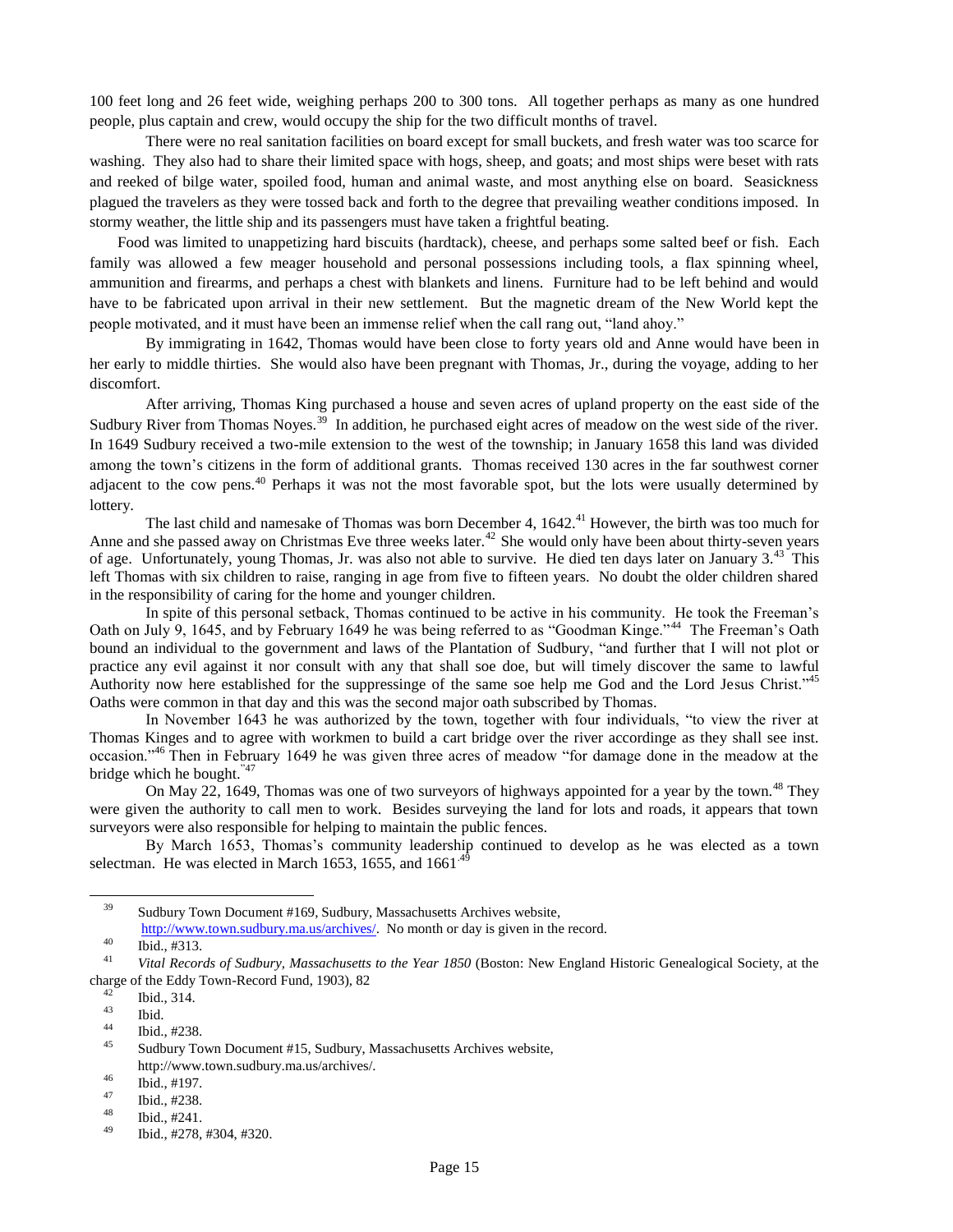Under the selectman's tutelage nearly every aspect of community life was governed. For example appointments were made to see that the children and servants were employed in work and in the ways of God according to the order of the General Court. And, by order of their governing council every swine that "shall be found within the meadowes without a ringe or a yoake  $\dots$  shall forfeit for every hogge found twelve pence"<sup>50</sup>

For thirteen years, Thomas raised his family and participated in community life and affairs as a single parent. This was quite unusual since marriage at this time was more of an economic unit than a social or romantic union. However, in 1655 he married Bridget Loker (Davis) on December 26th,<sup>51</sup> widow of Robert Davis, who had been killed by the Indians the previous July.<sup>52</sup> Bridget, in the early 1640s, had immigrated from Bures, Essex, England with her widowed mother, Elizabeth, and two brothers: Henrie and John.<sup>53</sup> It appears that all four were single at the time and possibly paid their passage from their inheritance from Bridget's father, Henrie, who had passed away in 1631.<sup>54</sup> Bridget married Robert Davis in circa 1645, and they had one daughter, Sarah,<sup>55</sup> who was nine years old when Bridget and Thomas married. Robert had immigrated in 1638 on the ship "Confidence" as a servant of Peter Noyes. His marriage to Bridget may have been held up until he had served his indenture, usually seven years, to repay the cost of immigration.

As family and community life continued to develop in this small and fragile community, the friendship between the Rice and King families moved to a new level as marriages began to occur within the two families, not once but three times between three Rice sons and three King daughters. The first was Thomas and Mary in circa 1651,<sup>56</sup> followed by Samuel and Elizabeth on November 8, 1655,<sup>57</sup> and Joseph and Mercy on May 4, 1658.<sup>58</sup> Edmund and Thomas began sharing children as well as grandchildren. This social and marital interchange between families would provide an interesting case study in colonial New England. Three brothers and three sisters getting together is quite unusual and demonstrates the closeness of the King and Rice families.

In addition to the above, there is some thought that Thomas's son, Peter, married a daughter of Edmund, by the name of Sarah. But there is no evidence of a Rice daughter by that name; and Peter's wife, Sarah, has been an enigma, puzzling researches for years.<sup>59</sup>

Later as several Sudbury settlers saw fresh opportunities in forming a new community, Thomas and Edmund were two of thirteen freemen who petitioned the General Court for another plantation eight miles further west. This

l

<sup>55</sup> *Vital Records of Sudbury, Massachusetts to the Year 1850* (Boston: New England Historic Genealogical Society, at the charge of the Eddy Town-Record Fund, 1903), 40

<sup>56</sup> Edmund Rice (1638) Association website, http://www.edmund-rice.org/.<br> $V_{tot}$  Passache of Sullaway Massociation to the New 1950 (Destrum Marc

<sup>57</sup> *Vital Records of Sudbury, Massachusetts to the Year 1850* (Boston: New England Historic Genealogical Society, at the charge of the Eddy Town-Record Fund, 1903), 227 and 260

 $\frac{58}{59}$  Ibid., 227 and 259.

<sup>59</sup> The only reference to the identity of Sarah is in Peter's will where he states on February 7, 1697(8) to "my dearly beloved wife Sarah King." There is no reference to a person in the vital records, marriage or death, of Sudbury that can be tied to a Sarah King. A further search of the records of the surrounding communities including Watertown, Cambridge, and Concord reveal no reference to a marriage of Peter King and Sarah.

The earliest record identifying Sarah as a daughter of Edmund appears in 1903 in a gathering in Worcester, Massachusetts sponsored by the Worcester Society of Antiquity to honor the memory of Major Jonas Rice, the first permanent settler of Worcester. Indirectly, this gathering also honored Edmund Rice and his decedents, and in the record of the proceedings a Judge Estey of Framingham, Massachusetts speaks of "Sarah Rice who married Peter King, this Sarah being a newly discovered name in the list of Edmund Rice's Children." (*Proceedings of the Worcester Society of Antiquity*, Vol. 19, p. 325)

Other credible publications have followed this lead, although it is difficult to find who is leading who, and continues to raise the possibility of Sarah's parentage. In *New England Marriages Prior to 1700,* it identifies the marriage of Peter and "Sarah (Rice?)" in Sudbury. (Clarence Almon Torrey, *New England Marriages Prior to 1700,* (Baltimore, MD: Genealogical Publishing Company, Inc., 1985, 439.) This same statement with a question mark is given in *Legislators of Massachusetts General Court*. (John Schulz, *Legislators of Massachusetts General Court*, (Boston: Northeastern University Press, 1997, 268.)

Others have argued that the cryptic statement in Samuel's will implies that Sarah was a sister to Samuel. "To my son Samuel Rice, whom I have given to brother (Peter) and sister (Sarah) King for their own..."

Interestingly enough, in the book, *A Genealogical Register of Edmund Rice Descendants*, compiled by the Edmund Rice (1638) Association, Inc., it identifies Sarah as Sarah (Rice). (Ray Lowther Ellis, Managing Editor, *A Genealogical Register of Edmund Rice Descendants or The continuation of the descendants found in A.H. Ward's 'Rice Family' of 1858 and in the 1967 'Supplement' to that book,* (The Edmund Rice (1638) Association, Inc., 1970), p. 8.) Regardless of this statement in the *Genealogical Register*, the Edmund Rice Association does not recognize Sarah as part of the Edmund Rice family.

 $^{50}$  Ibid., #288.<br> $^{51}$  Vital Pecor

<sup>51</sup> *Vital Records of Sudbury, Massachusetts to the Year 1850* (Boston: New England Historic Genealogical Society, at the charge of the Eddy Town-Record Fund, 1903), 228

 $\begin{array}{c} 52 \\ 53 \end{array}$  Ibid., 302.

 $^{53}$  NEHGR, July 1909, Vol. 63, p. 280.

 $rac{54}{55}$  Ibid.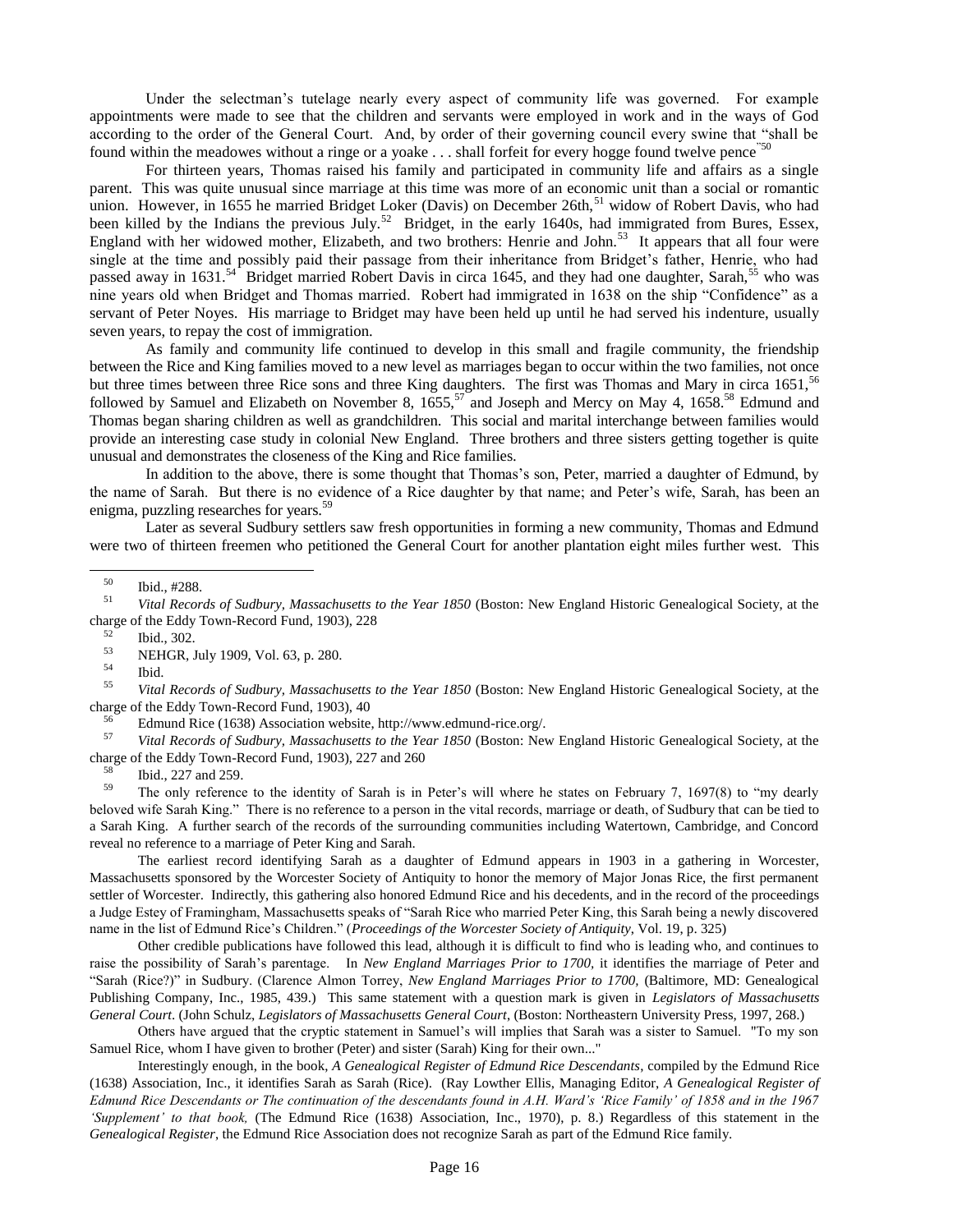was approved on May 14, 1656 and the town of Marlborough was incorporated in 1660 with both Thomas and Edmund playing a prominent role, including being elected to five successive terms as town selectmen.

Thomas's other two daughters, Anne and Sarah, also married, settled, and died in Marlborough. Anne married William Kerley, Jr. at Sudbury October 6, 1646,<sup>60</sup> and Sarah married Nathaniel Joslin in 1656.<sup>61</sup> Thomas' adopted daughter, Sarah, married John Brigham in circa 1665.

Following Edmund Rice's death in May 1663,<sup>62</sup> a hidden but hostile undercurrent within the community began to erupt into the open. Whether the passing of Edmund had anything to do with the surfacing of this antagonism is hard to tell; but after their father's death, Edward, Thomas (Mary King), Samuel (Elizabeth King), and Joseph (Mercy King) Rice all moved to Marlborough. Many people had received an allotment of land and there was considerable trouble over paying a 20 shilling assessment.<sup>63</sup> No doubt as selectmen, both Edmund Rice and Thomas King had been responsible for the eviction of some people from their land, and there were differing opinions about how and to what degree the regulations should be administered. Among strong-minded people there is always some conflict and Edmund, Thomas, and their associates were no weaklings.

As the town became more organized, divisions and difficulties soon arose and multiplied within the community. Many town and church records have been lost with time that prevents a specific determination as to "the causes of this alienation, or to decide who were in fault."<sup>64</sup> But, the Kings and the Rices were united in the events that unfolded.

Included in this dissension was Thomas Rice, Edmund's son. Apparently Thomas had refused to pay his assessment and legal action was started against him by the town of Marlborough in the county court at Cambridge. The court ruled in favor of the city, and Thomas was directed to pay  $\pounds 3$  for the delinquent claim. The court further advised all the other citizens of Marlborough in the same predicament to pay their assessments and "that they all Joyntly concurre in such waies as might lead to the furtherance of peace among themselves."

Several in the community were not able to follow the court's advice, and apparently there was still a dispute over how the city was to compensate for property improvements in the event of foreclosure. A petition was made to the General Court in Boston who sent out a committee to inquire into the facts of the case. The committee recommended in 1663 that, in all such cases, the city should compensate property owners for all improvements on forfeited estates.<sup>65</sup>

Rather than putting the matter to rest, another petition was filed with the General Court "to appoint a committee, with full power to hear and settle all their difficulties. They declared that their differences are such as to render them incapable of carrying on their affairs."<sup>66</sup> Apparently, the disputes involved both church and state matters as the petitioners admitted that their troubles have "arisen partly from our own corruption, and the temptations of Satan, hindering their own good feelings in matters both civil and ecclesiastical, which have been and are very uncomfortable to them and their friends."<sup>67</sup>

<sup>60</sup> *Vital Records of Sudbury, Massachusetts to the Year 1850* (Boston: New England Historic Genealogical Society, at the charge of the Eddy Town-Record Fund, 1903), 227

<sup>61</sup> George Oscar King (1842-1917), "A Genealogy of the Family of Rice and King alias Rice, Descendants of Deacon Edmund Rice and Thomas King of Sudbury and later of Marlborough, Massachusetts, and from which the family of King alias Rice descend" (Corry, Pennsylvania: unpublished), 1. Much of the genealogical information on the King family for the next several generations is taken from this manuscript. Mr. King's passion for many years in the later part of the nineteenth and early twentieth century was researching the King family. A grandson, Norman Thomas King Newton, wrote in 1976 that "Oscar King's consequent prolific King-Rice notes … were the result of wide correspondence, many interviews, and intensive personal exploration …. His notes have aided many inquirers, but were never published." (NEHGR, Vol. 130, 302-4.) A transcribed copy of King's work is in my possession and is known to many family members.<br> $\frac{62}{2}$  There is some question as to Edmund's doath year and place of deal

There is some question as to Edmund's death year and place of death. All ERA records give the date as May 3, 1663 at Sudbury, but the Marlborough Colonial Records, p. 27, identify "Edmond Rice" as being elected a selectman "March 6, 1663/4." This would put Edmund's election ten months after his death. In support of the 1663 year, the inventory of his estate was taken May 15, 1663. The question of place has to do with the fact he was living in Marlborough not Sudbury at the time of his death. The source of Edmund's death is Andrew Henshaw Ward's book, *The Rice Family*. The problem may be in the transcription of the Marlborough Colonial Records. (See Edmund Rice Website at <http://www.edmund-rice.org/> and

[http://freepages.history.rootsweb.ancestry.com/~historyofmarlborough/record27to30.htm#COLONIAL\)](http://freepages.history.rootsweb.ancestry.com/~historyofmarlborough/record27to30.htm#COLONIAL). <sup>63</sup> Charles Hudson, *History of the Town of Marlborough, Middlesex County, Massachusetts, From its First Settlement in* 

*<sup>1657</sup> to 1861* (Boston: Press of T.R. Marvin & Son, 1862), 33

 $^{64}$  Ibid., 45.

 $\begin{array}{c} 65 \\ 66 \end{array}$  Ibid.

 $\begin{array}{c} 66 \\ 67 \end{array}$  Ibid., 46

Ibid.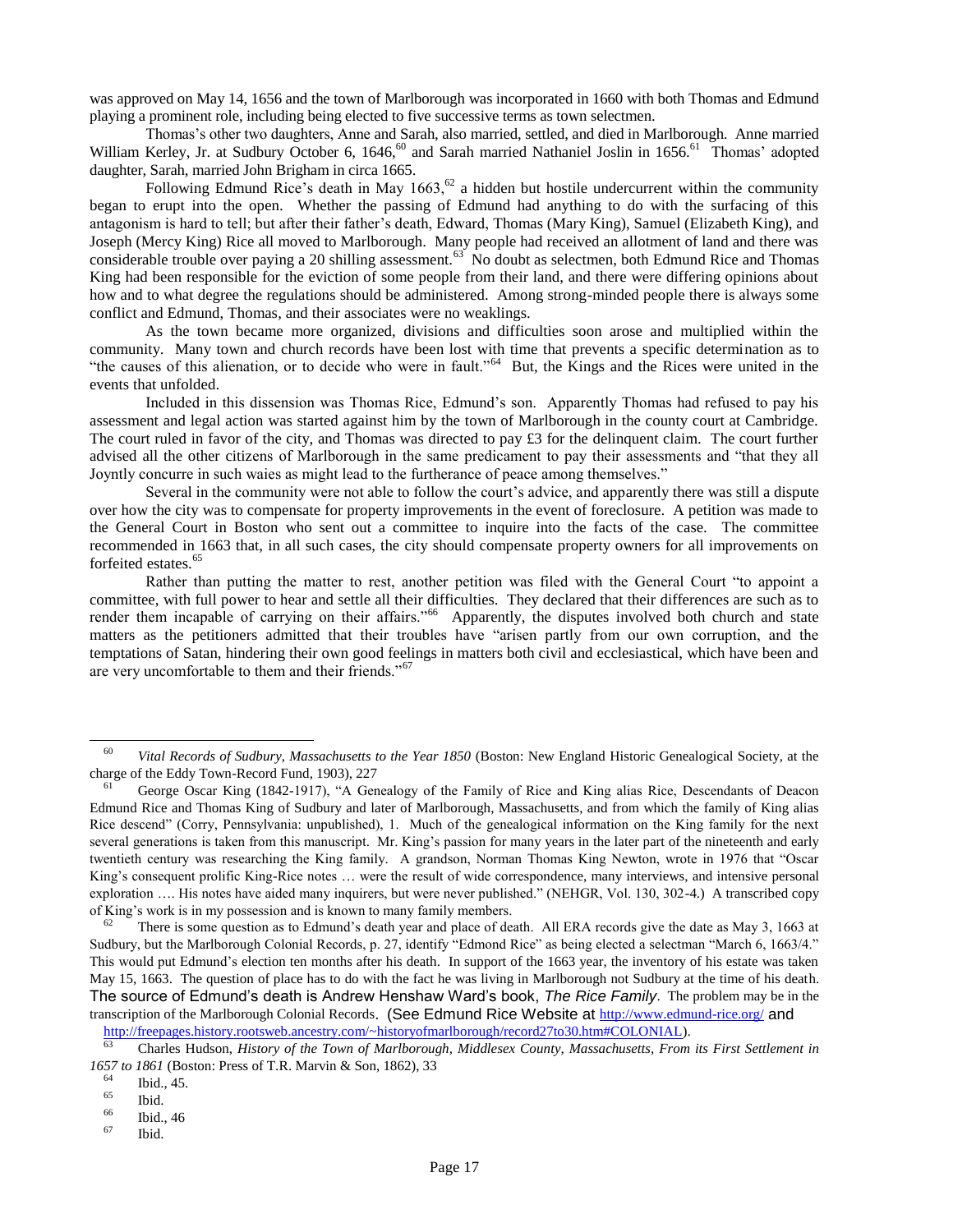This latest petition apparently was led by a group of seventeen prominent families such as the Wards, Ruddockes, and Goodnows against a coalition of eighteen led by the Kings and Rices who opposed the petition.<sup>68</sup> The contest this time had something to do with the "Town Book" and the recordings contained therein. Apparently the Kings and Rices wanted to make some changes that were opposed by the first group. There was also the charge that the Kings and Rices were "trying to root out the minister." $\frac{65}{9}$ 

The nature of the ecclesiastical conflict is unknown, only that the minister, a Mr. Brimsmead, was disheartened by the distracted state of affairs in his parish. He left for a couple of years and settled in Plymouth; but returned in October 1666. Evidently Mr. Brimsmead, though well respected, may have been part of the problem as his Puritan orthodoxy may have been somewhat extreme even for his parishioners. He never married, and it is reported that he uniformly refused to baptize children who were so "irreverent" as to be born on the Sabbath. This position was not unique among the Puritan clergy. $\frac{70}{2}$ 

When Mr. Brimsmead left, the King/Rice coalition petitioned the Magistrates for a church to be organized in Marlborough. While Mr. Brimsmead had lived in the community and had a house provided at community expense, no formal church had been organized. The petition set forth:

... that their distance from the church at Sudbury, of which they were members, rendered it inconvenient to go there to enjoy church privileges; that there were several aged sisters residing in Marlborough, who were almost entirely deprived of the privileges of communion; and that there were others in town who would gladly unite with the church, if one were established in the place.<sup>7</sup>

In answer to this request and upon the return of Mr. Brimsmead, the church was formed on October 3, 1666, and Mr. Brimsmead was ordained as pastor. $^{72}$ 

The committee's report back to the General Court dragged out for another seven and a half years until May 27, 1674. The committee reported that, after much deliberation,

. . . the result of all which is now mostly contained in the New Town Book, which we have caused to be finished, wherein not only their fundamental orders and grants are recorded, but also the particular stating and bounding of all those lands that are already laid out to the several inhabitants there. This New Town Book, as it now stands under the hands of Mr. John Green, we have by our order publicly approved, enstamping upon it what authority is with us to convey, humbly representing to this honored Court.<sup>7</sup>

Again one would have to wonder if this wouldn't put matters to rest and end all strife; but as soon as the report was filed by the commission, one writer reported that "Thomas King, who appears to have been fond of the bitter waters of strife, together with other inhabitants of the town, preferred another petition, reflecting upon the Committee, and demanding another hearing."<sup>74</sup> The "other inhabitants" were probably the Rices.

The Court passed on the petition May 12, 1675; but due to the coming Indian troubles, (King Philip's War) findings were delayed for another four and a half years. The fact that the Court again passed on the petition is an indication there may have been merit in the arguments of the Kings and Rices, but without all the records it is difficult to assess both sides of the argument.

At seventy-three years of age, Thomas's health began failing; and on March 12, 1676 he made out his will.

It having pleased God to cast me, Thomas King, of Marlboro, upon the bed of sickness and being weak, yet in perfect understanding, considering that God and his providence and dispensation towards me at this time, calls for me to set my house in order, and to dispose of the estate that God in his mercy hath given me, to my beloved wife, children and relatives.<sup>75</sup>

 $\begin{array}{c} 68 \\ 69 \end{array}$  Ibid.

 $\frac{69}{70}$  Ibid.

 $\frac{70}{71}$  Ibid., 51.

 $\frac{71}{72}$  Ibid., 49.

 $\frac{72}{73}$  Ibid., 50.

 $\frac{73}{74}$  Ibid., 47.

 $\frac{74}{75}$  Ibid., 48.

The date of Thomas's will is  $12.1.1675.1676$  [March 12, 1676], and an inventory of his estate was made  $24.1.1676$ (March 24, 1675/76). Under the Julian calendar, month one is March with March  $25<sup>th</sup>$  the first day of the New Year and the twelfth month would be February. Under the Gregorian calendar, between January  $1<sup>st</sup>$  and March  $25<sup>th</sup>$  the years would be marked by a "double date" or year.